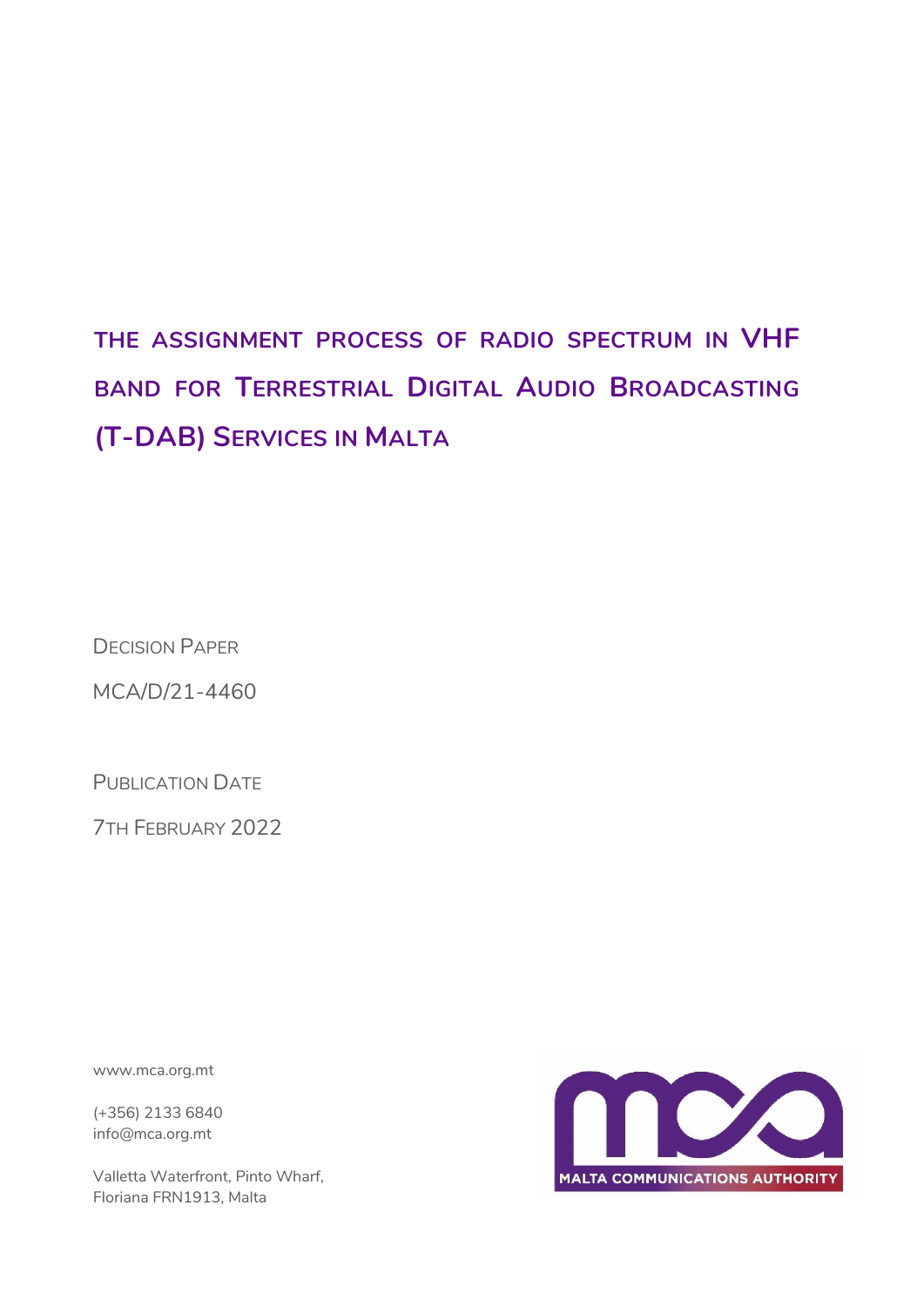# Table of Contents

| 2.             |  |  |  |  |  |
|----------------|--|--|--|--|--|
| 3 <sub>1</sub> |  |  |  |  |  |
|                |  |  |  |  |  |
|                |  |  |  |  |  |
|                |  |  |  |  |  |
|                |  |  |  |  |  |
| 4.             |  |  |  |  |  |
| 5.             |  |  |  |  |  |
| 6.             |  |  |  |  |  |
|                |  |  |  |  |  |
| 8.             |  |  |  |  |  |
|                |  |  |  |  |  |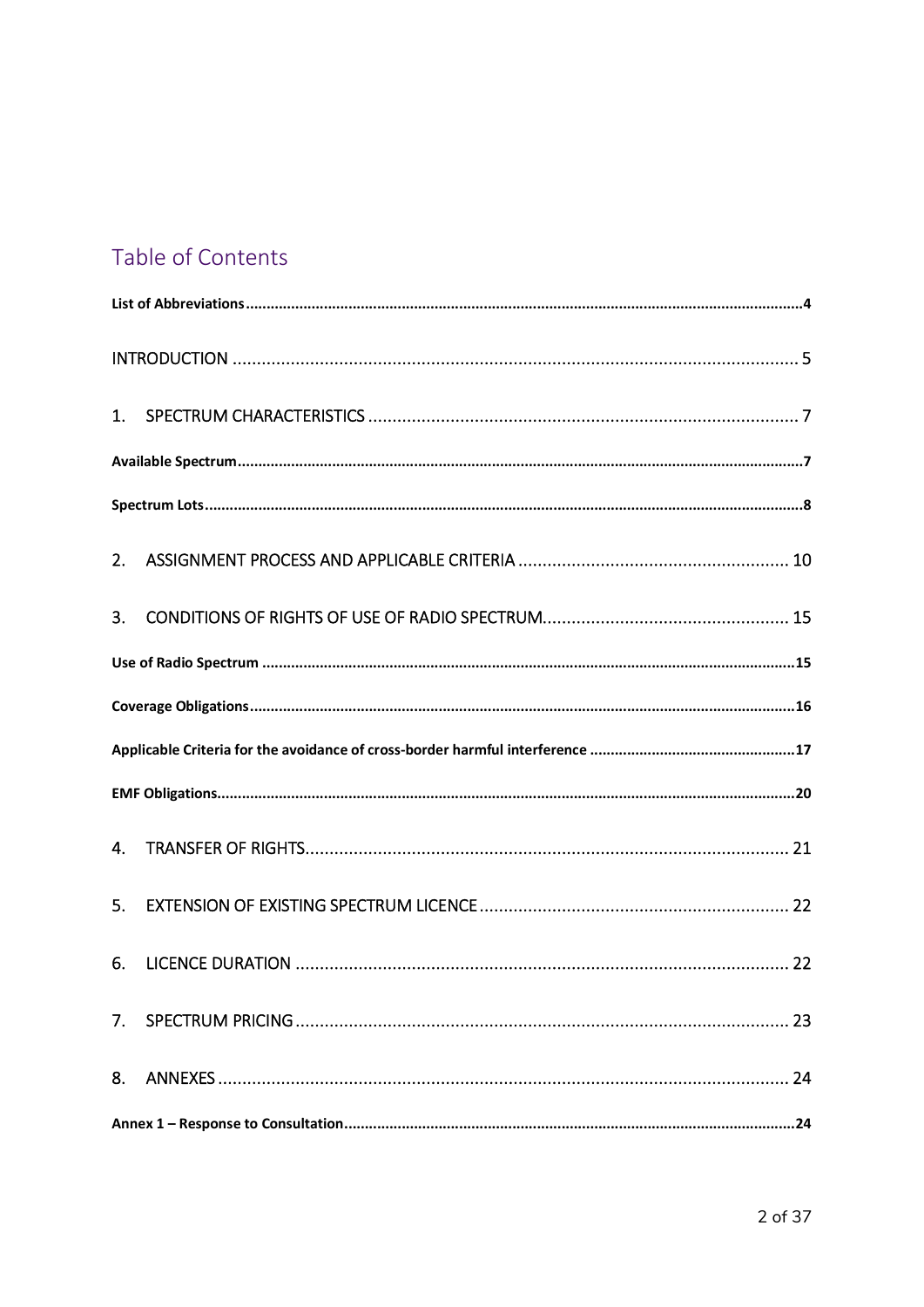| Annex 2 - Applicable Process for the Network Assessment for the avoidance of cross-border harmful |  |  |
|---------------------------------------------------------------------------------------------------|--|--|
|                                                                                                   |  |  |
|                                                                                                   |  |  |
|                                                                                                   |  |  |
|                                                                                                   |  |  |
|                                                                                                   |  |  |
|                                                                                                   |  |  |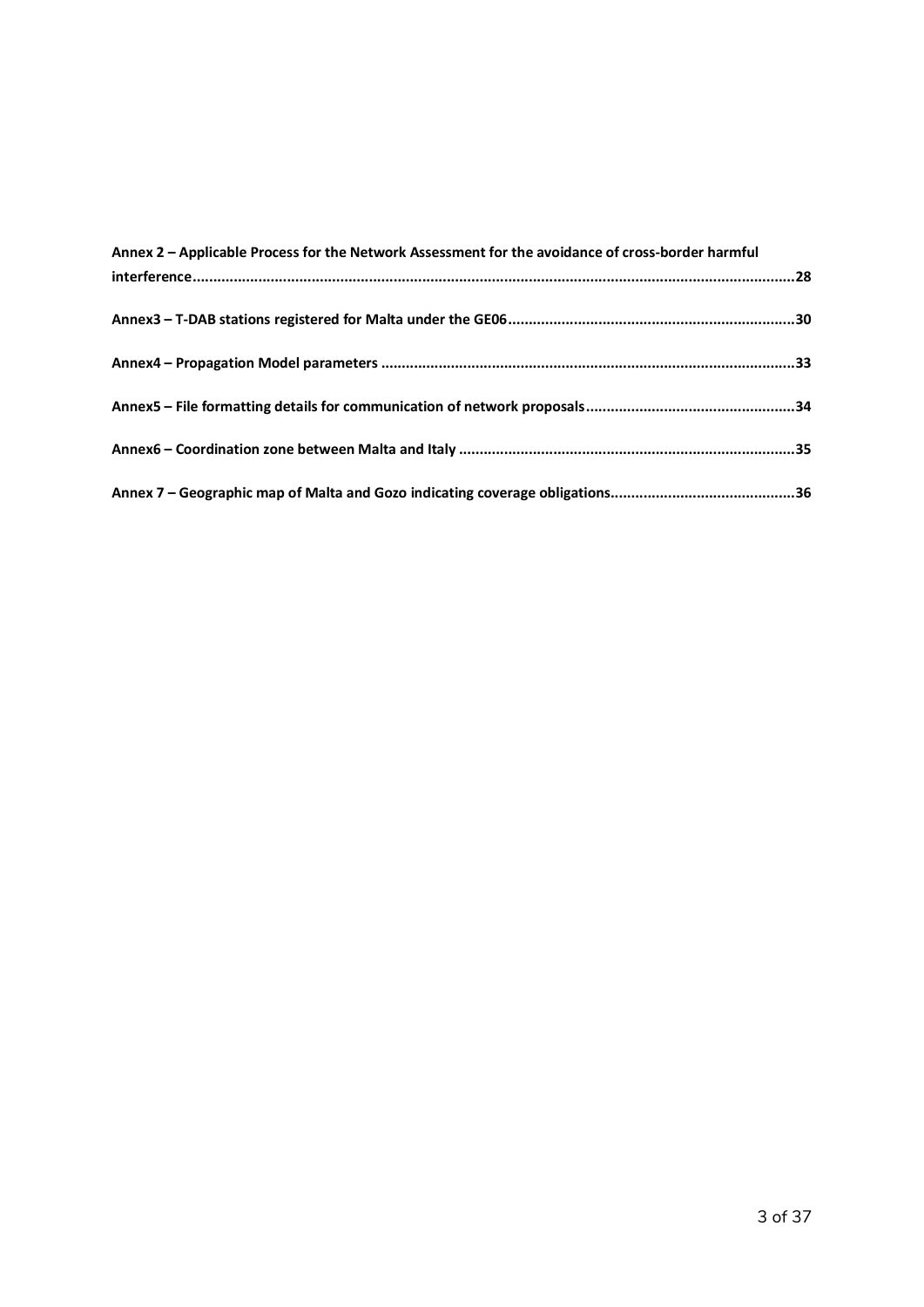### **List of Abbreviations**

| <b>DAB</b>    | <b>Digital Audio Broadcasting</b>                                                                                   |
|---------------|---------------------------------------------------------------------------------------------------------------------|
| T-DAB         | <b>Terrestrial Digital Audio Broadcasting</b>                                                                       |
| <b>DMB</b>    | Digital Multimedia Broadcasting                                                                                     |
| <b>DTT</b>    | Digital Terrestrial                                                                                                 |
| <b>ECNSR</b>  | Electronic Communications Networks and Services (General)<br>Regulations                                            |
| <b>ECRA</b>   | Electronic Communications (Regulations) Act                                                                         |
| GE06          | Geneva 2006 Agreement<br>(http://search.itu.int/history/HistoryDigitalCollectionDocLibrary/4.129.43.<br>en.100.pdf) |
| HD            | <b>High Definition</b>                                                                                              |
| <b>ICNIRP</b> | International Commission on Non-Ionising Radiation Protection                                                       |
| <b>ITU</b>    | International Telecommunications Union                                                                              |
| <b>MCA</b>    | Malta Communications Authority                                                                                      |
| <b>SFN</b>    | <b>Single Frequency Network</b>                                                                                     |
| SL            | <b>Subsidiary Legislation</b>                                                                                       |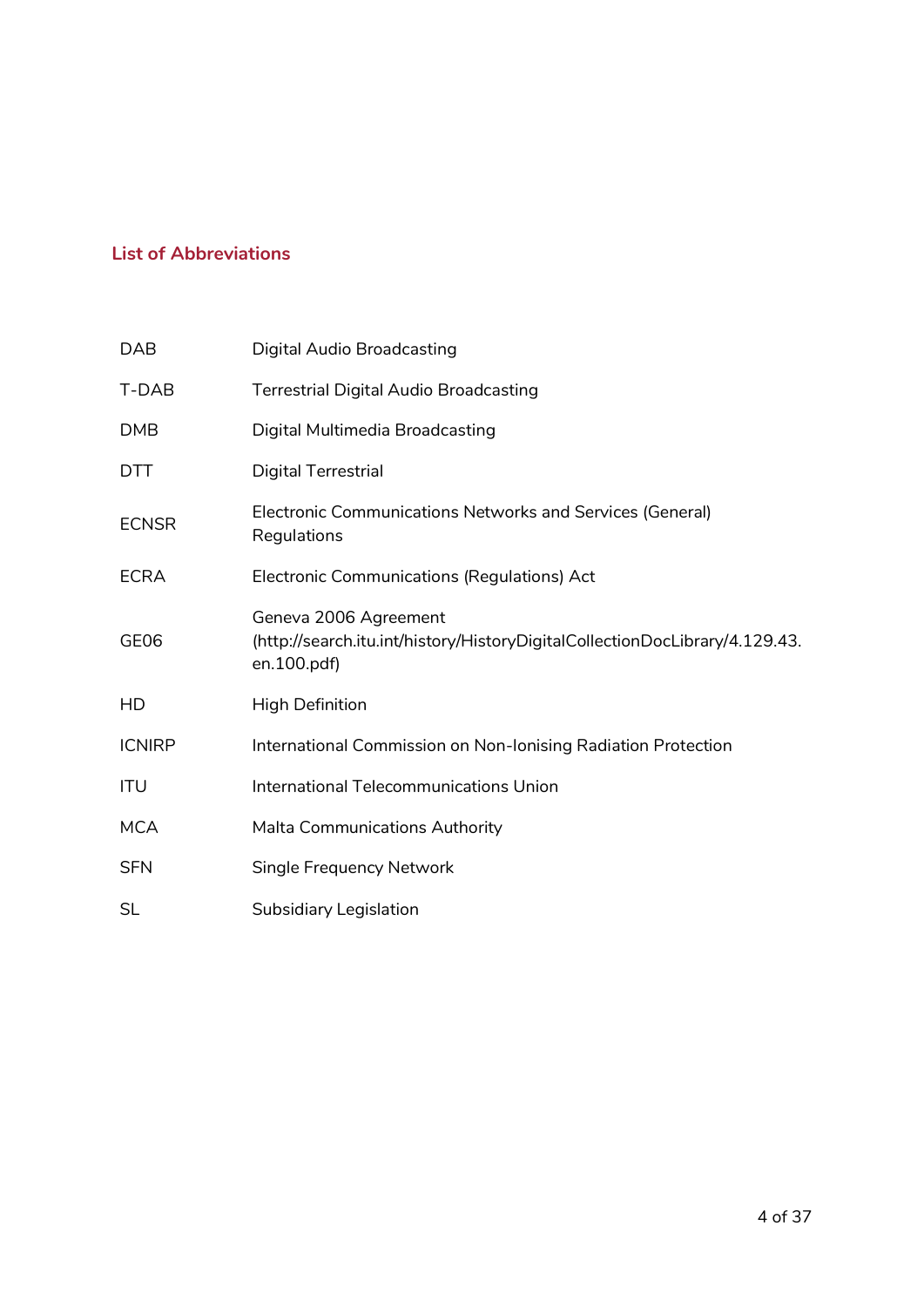# **Introduction**

Terrestrial Digital Audio Broadcasting (T-DAB) is a wireless terrestrial service that enables broadcasting audio content in digital format. The strong points of a T-DAB network are:

-i- its ability to maximise its reach to geographic areas compared to wired transmissions;

-ii- the digitisation of the signal, which helps to achieve better spectral efficiencies than the analogue counterpart; and

-iii- better network deployment.

The Malta Communications Authority (hereunder referred to as "the MCA" or "the Authority") is hereby publishing its final Decision detailing the assignment process and the relevant licence conditions concerning spectrum channels in the VHF band that shall be made available for 2022 and beyond.

The total spectrum that may be utilised to set up a T-DAB network in Malta consists of a total of fifteen channels, of which six shall be made available with the publication of this Decision paper, while the remaining nine channels will be kept in reserve for future use following further market assessments.

Of the six (6) spectrum channels made immediately available, one (1) spectrum channel forms part of the spectrum channels registered for use by Malta under the Geneva 2006 Agreement (GE 06), while the other five (5) spectrum channels are the result of the negotiation process between Malta and its neighbouring countries concerning the use of additional VHF channels for commercial T-DAB broadcasting.

Between  $26<sup>th</sup>$  August and  $6<sup>th</sup>$  October 2021, the Authority has conducted a public consultation on the proposed assignment process and the relevant licence conditions for this respective spectrum band. DigiB Network, LIFT Broadcasting Limited, Pure Radio, and All Rock Radio Malta provided their feedback in response to this Consultation. This feedback is discussed further in Annex 1 of this Decision.

The publication of this Decision paper concludes the consultation process.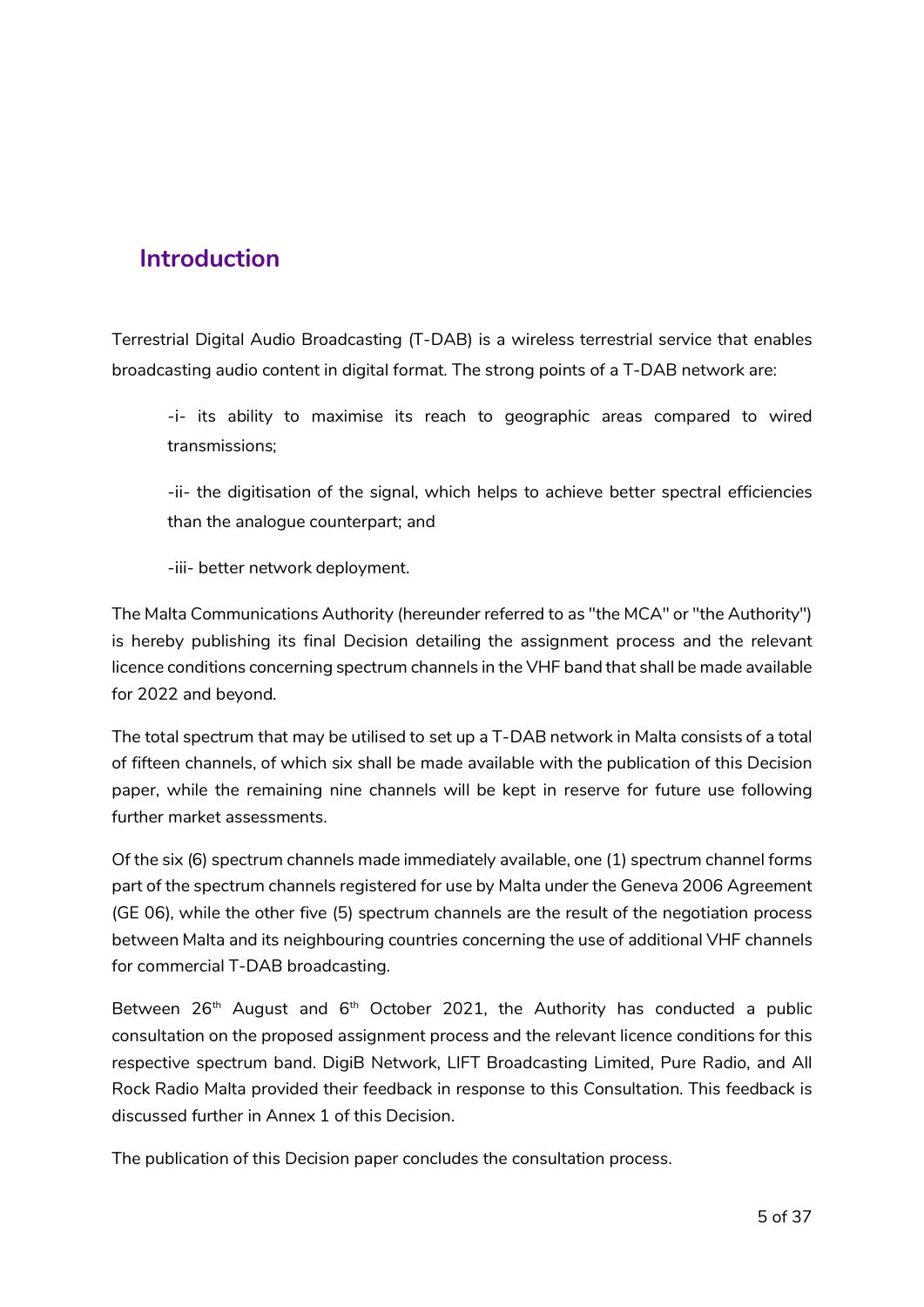#### **The principles underpinning spectrum management**:

The assignment of the spectrum is based on a set of fundamental principles, namely:

- a) Spectrum is a finite resource and must be used effectively and efficiently.
- b) Operators have time-bound rights of use of spectrum without enjoying ownership rights.
- c) A fair, transparent and non-discriminatory competitive assignment process is applied to determine who is entitled to hold the rights of use of spectrum in the eventuality that the demand for spectrum exceeds supply.
- d) A competitive selection process for the award of radio spectrum can be based on either qualitative metrics (commonly known as beauty contest) or quantitative metrics (such as an auction), or a mix of both. The choice of the selection process depends primarily on the spectrum and market conditions.

The above principles underpin the assignment methodology and the licence conditions that are being put forward in this Decision.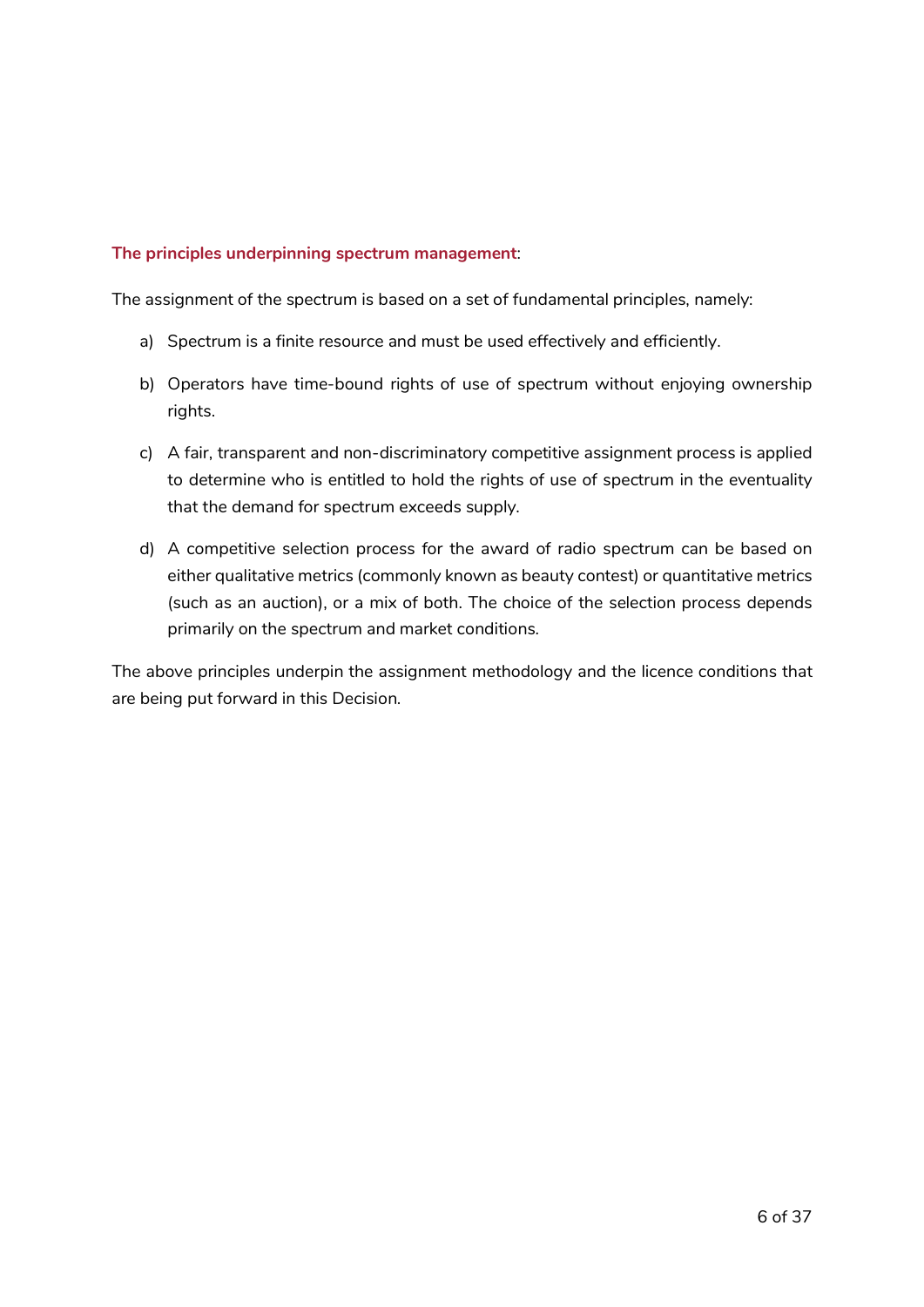# **1. Spectrum Characteristics**

#### **Available Spectrum**

-

There is a total of fifteen channels that are available in Malta that have the technical potential to be used to set up T-DAB networks. Of these, eight channels also have the technical potential to set up two digital terrestrial television (DTT) multiplexes. Government policy<sup>1</sup>, as published in 2009, establishes that VHF Channel  $5<sup>2</sup>$  would be used for the transmission of DTT in high definition (HD) that meets the general interest.

The fifteen channels shall be used as follows

- a) Six (6) channels shall be made immediately available to set up T-DAB networks.
- b) Four (4) channels shall remain available for HD DTT in line with Government policy.
- c) Four (4) channels that could be used for either DTT or T-DAB shall be kept in reserve, pending further analysis of the future of the DTT and T-DAB markets.
- d) One (1) channel is reserved to allow for flexibility in policy options related to digital radio that meets the general interest.

Through this Decision, the MCA is making available on the market a total of six (6) VHF broadcasting channels as listed in Table 1 below.

A review of the policy concerning the reservation of spectrum shall be carried out periodically at least every three (3) years, or earlier as may be required due to developments in the T-DAB or in the DTT markets.

<sup>&</sup>lt;sup>1</sup>A Policy and Strategy for Digital Broadcasting that meets General Interest Objectives (February 2009) https://www.mca.org.mt/consultations-decisions/policy-and-strategy-digital-broadcasting-meetsgeneralinterest-objectives

 $^{2}$  VHF Channel 5 is equivalent to channels 5a – 5D as suitable for T-DAB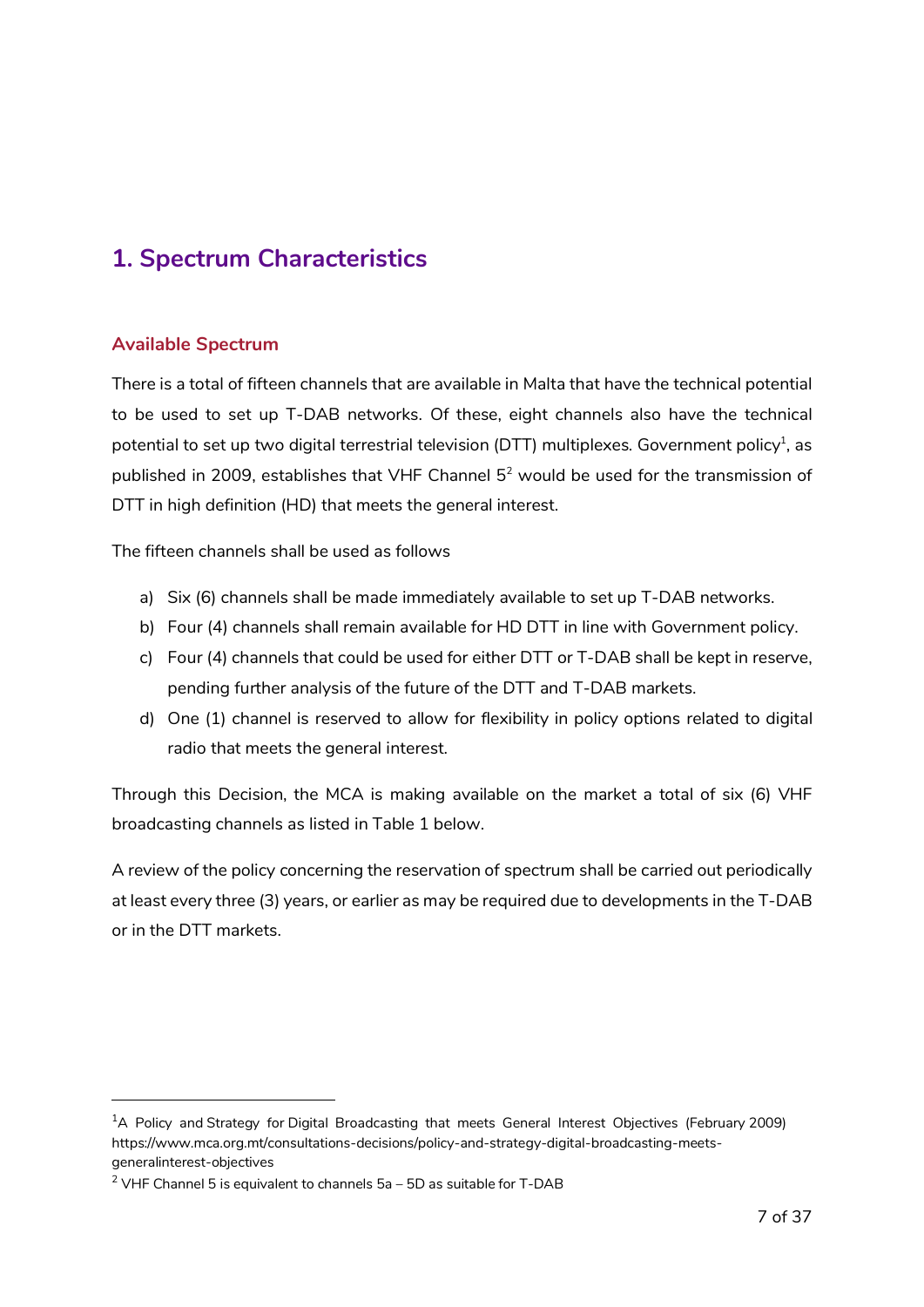### **Spectrum Lots**

The term 'Spectrum Lot' refers to how the available spectrum is grouped into indivisible units. Spectrum considered in this Decision paper is organised in six lots, where each lot consists of a single channel. The minimum number of lots to be assigned is one (1).

The term 'Spectrum Cap' refers to the maximum number of spectrum channels for which the rights of use could be assigned. There are no Spectrum Caps associated with this spectrum. Therefore, there is no limit to the amount of spectrum that can be licensed to a single licensee, provided that the licensee can demonstrate the need for spectrum and its ability to maximise its utilisation and hence ensure the efficient use of spectrum,

Table 1 *Spectrum channels grouped by lots* below denotes the spectrum channels being made available on the market together with their respective lot structure. The information listed in the last column indicates any planning restrictions arising from coordination agreements specific to a particular channel and any other region in Sicily where the specific channel is shared. This information is helpful during the planning stages of the T-DAB network to ensure the avoidance of harmful interference.

| Lot              | <b>Channel</b> | <b>Frequency</b> | <b>Additional Notes</b>      |
|------------------|----------------|------------------|------------------------------|
| Lot <sub>1</sub> | 6A             | $181.168 -$      | Shared with Trapani          |
|                  |                | 182.704          | Coordinated with Italy       |
| Lot <sub>2</sub> | 6C             | $184.592 -$      | Shared with Trapani          |
|                  |                | 186.128          | Coordinated with Italy       |
| Lot <sub>3</sub> | 9C             | $205.584 -$      | Shared with Enna and Catania |
|                  |                | 207.120          | Coordinated with Italy       |
| Lot 4            | 12A            | $223.168 -$      | Shared with Trapani          |
|                  |                | 224.704          |                              |
|                  |                |                  |                              |

#### *Table 1 Spectrum channels grouped by lots*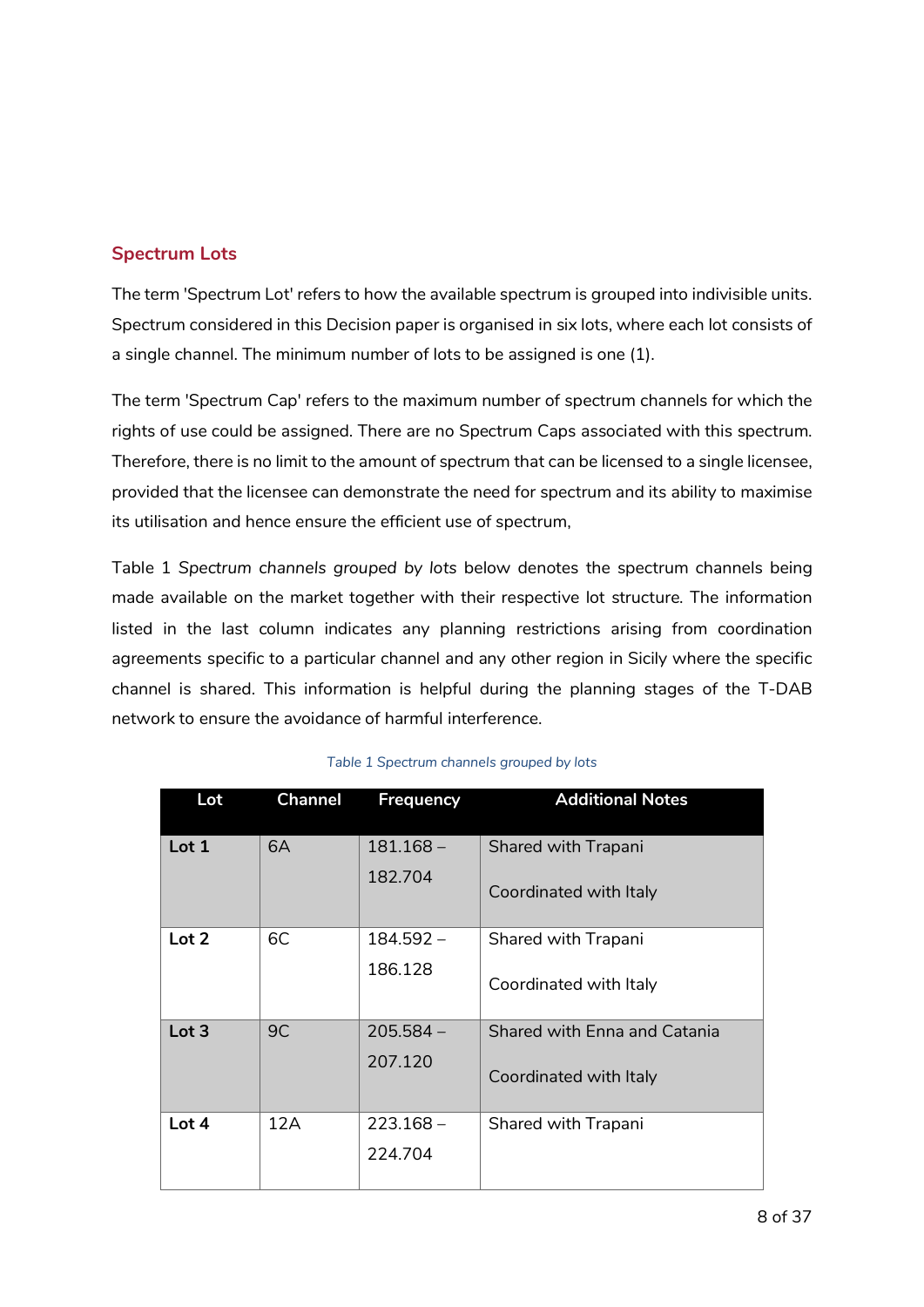|       |     |                        | Coordinated under the GE06                    |
|-------|-----|------------------------|-----------------------------------------------|
| Lot 5 | 12C | $226.592 -$<br>228.128 | Shared with Trapani<br>Coordinated with Italy |
| Lot 6 | 12D | $778.304 -$<br>229.840 | Exclusive use<br>Coordinated with Italy       |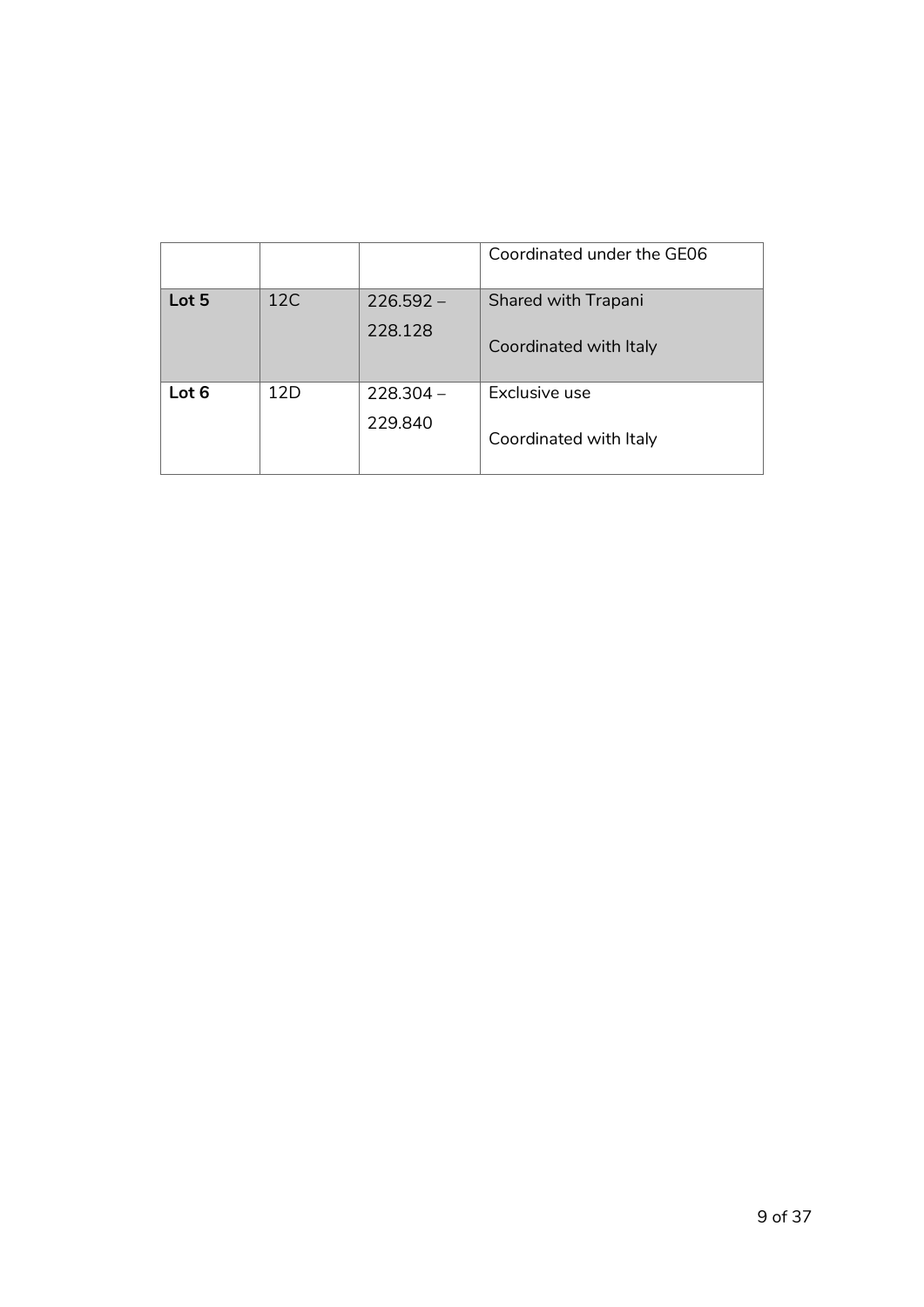# **2. Assignment Process and applicable criteria**

The assignment process for the aforementioned spectrum lots is depicted in Figure 1 below.



*Figure 1 Overview of the spectrum assignment process*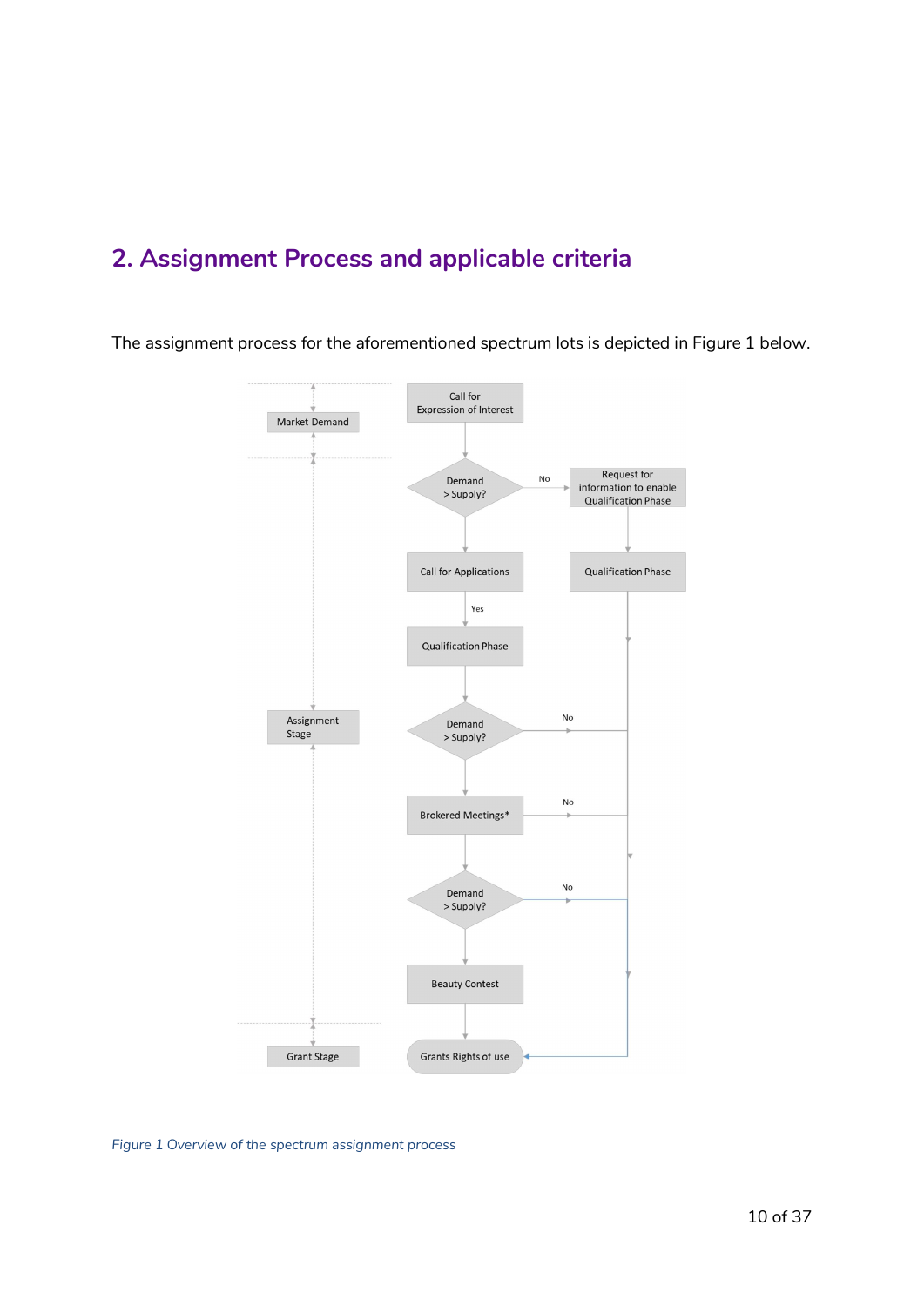#### **Stage 1 – Market Demand**

The market demand stage commences immediately upon publication of this Decision (MCA/D/21 - 4460) establishing the framework for the assignment of the rights of use of spectrum suitable for T-DAB. The MCA shall wait for a formal expression of interest in writing to acquire the rights of use of spectrum for any amount of spectrum lots available in this process before initiating the assignment process.

The MCA shall, in the absence of an expressed market demand and in order to protect the interests of listeners of the T-DAB network, reserve the right to issue an invitation for the expression of interest of the assignment of the rights of use of spectrum for the purposes of setting up a DAB network.

Upon receipt of an expression of interest in acquiring the rights of use of any of the spectrum lots listed in Table 1 above, the MCA shall publish a notice stating the receipt of an expression of interest, further inviting interested parties to express their interest in acquiring spectrum suitable for setting up a T-DAB network. This process shall run for a period of at least two (2) weeks.

#### **Stage 2 – Formal submission to acquire the rights of use of spectrum**

The process will launch a formal Call for Applications ('Call'). Interested stakeholders will be required to submit the following:

- a) a non-refundable application fee, the value of which will be published in the Call;
- b) an appropriate bid bond/performance guarantee. The bid bond is intended to ensure an applicant's commitment to the assignment process, lasting up to the award of a grant of rights of use. In the case of unsuccessful applicants, the bid bond will be released at the end of the assignment. In the case of successful applicants, the bid bond will be maintained as a performance guarantee. The performance guarantee will serve as evidence of good faith to guarantee that the licensee will honour the winning bids and will abide by the licence conditions. The value of the bid bond will be published in the Call;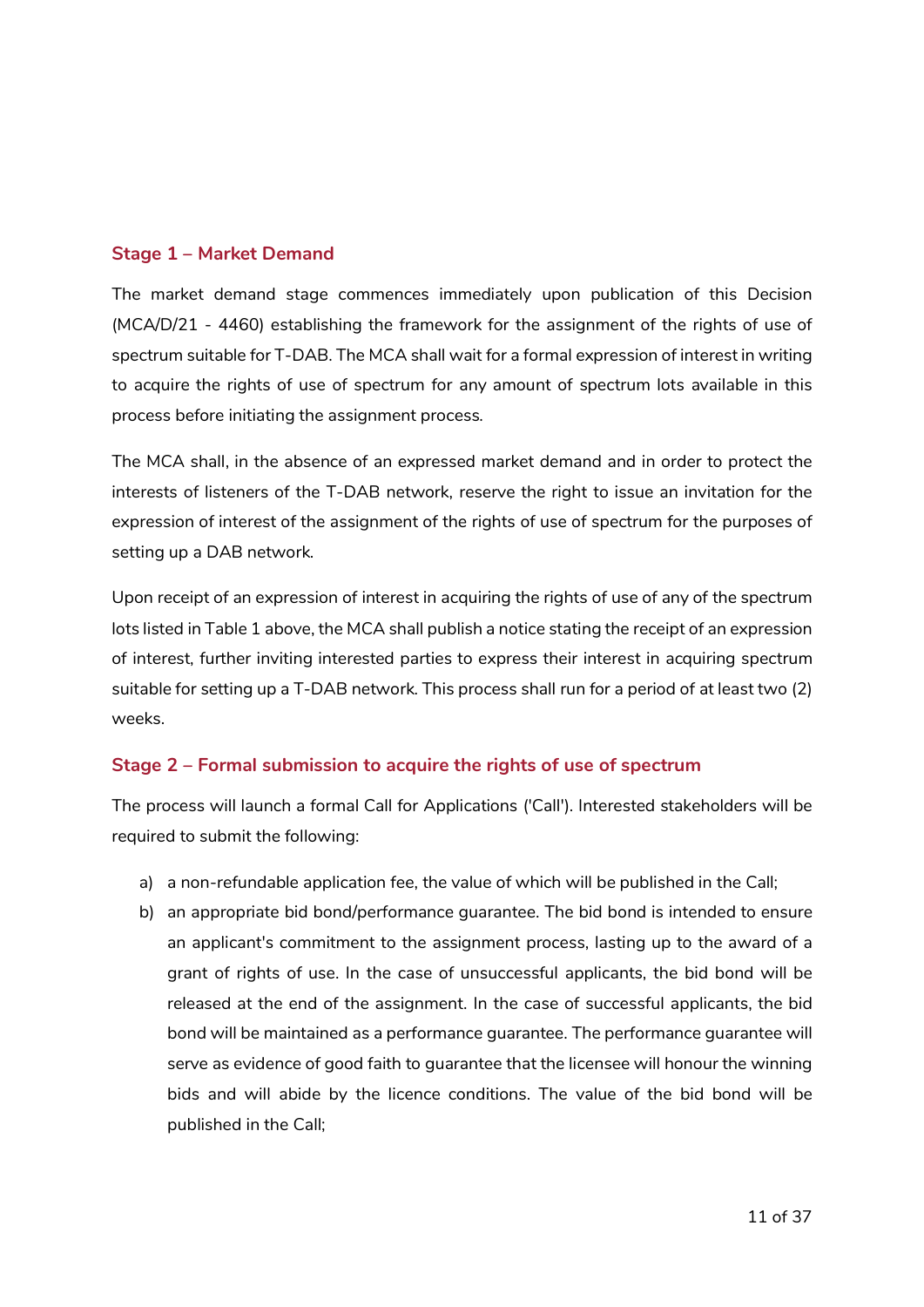- c) an appropriate deposit which will be reflective of the first-year spectrum fees due and the applicant's spectrum requirements; and
- d) Other necessary documentation that is relevant for the assessment criteria as established by the MCA.

During this stage, applicants will be requested to express their preferences towards specific lots choosing from any lots listed in Table 1 that would be available during the process. The Call shall detail the list of any documentation that would need to be submitted by the applicant.

#### **Stage 3 - Qualification Pha**s**e**

The Authority shall assess all the documentation provided on the basis of a set of objectives listed hereunder. This qualification phase will not rank any of the applicants but will instead consist of a pass or fail result based on a set of criteria that are intended to ensure that an applicant has the technical and financial capabilities to meet the minimum requirements associated with the rights of use of spectrum. The final list of documentation that will be necessary to support this phase will be published in the Call.

Applicants for the spectrum licence will be required to successfully pass by demonstrating to the satisfaction of the MCA their proficiency in the following areas:

- a) **A due diligence** process carried out in which the credentials of the applicants for spectrum are established and verified;
- b) A **technical assessment** of the proposal during which the MCA will validate the proposal against the technical requirements listed in Section 5 of this Consultation. This process will also attest to the technical competence of the applicants;
- c) A **commercial assessment** of the long-term business plan that will enable the execution of the technical solution presented in b) above while ensuring healthy returns for the applicant throughout the whole operating period of the spectrum licence;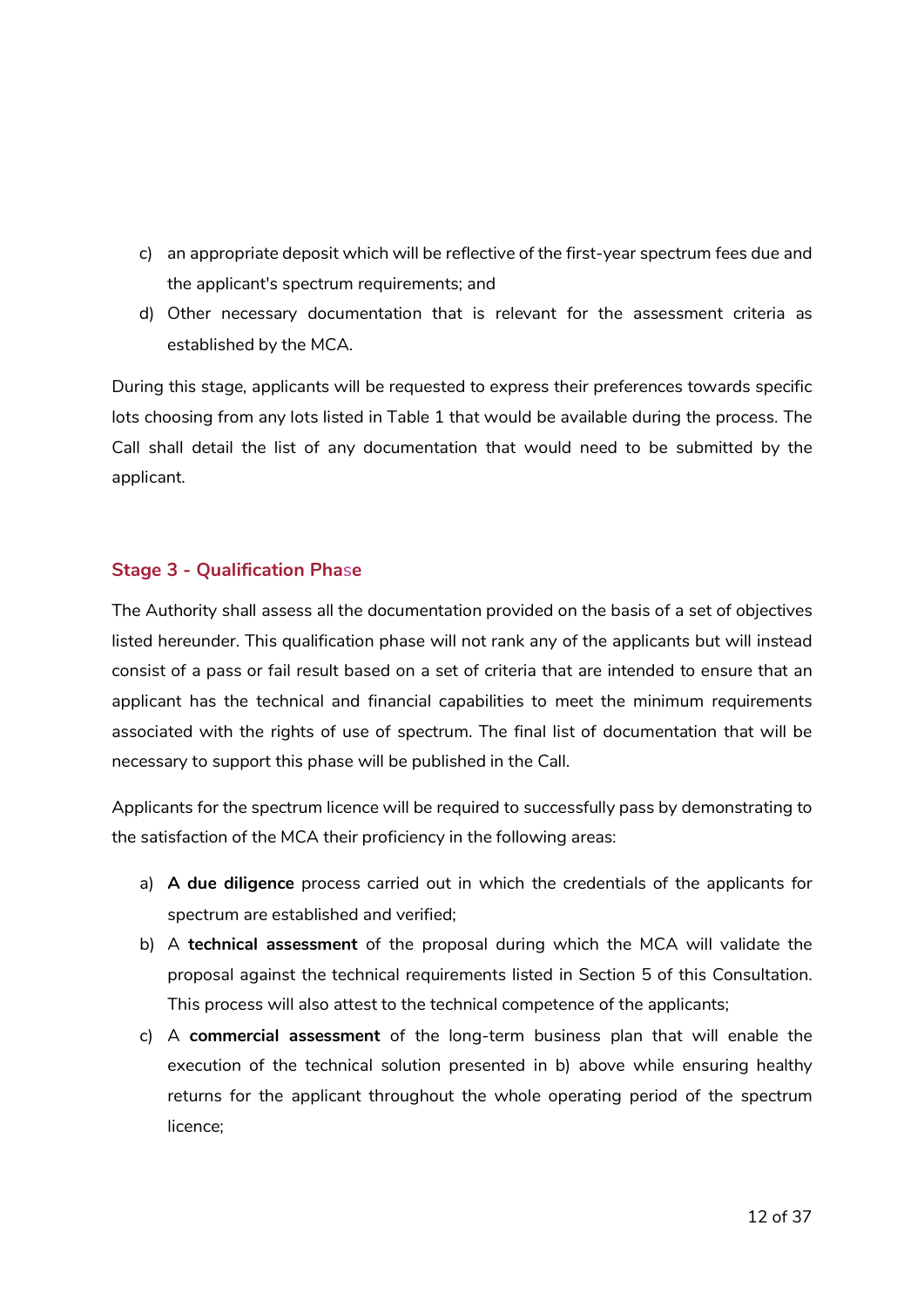- d) **The capacity to access finance** that is necessary to execute the business plan to completion; and
- e) **The capacity of the applicant to adequately cater for the protection of consumer interests and rights in order** to minimise disruption to existing T-DAB listeners.

At the end of the qualification phase, the MCA will reassess the demand for spectrum, and the process will proceed as follows:

- a) Should there be no single applicant that passes the qualification stage, then the process is suspended for a period of one (1) month, thus allowing the applicants to revise their application. Following this period, and after any necessary resubmissions of documentation by the parties, and further assessments by the MCA, should the process still conclude with no valid applicants, the process will be closed off and will only be reinitiated **when new demand for the spectrum is received;**
- b) Should the demand be less than or equal to the supply, then the MCA will proceed with a direct assignment; and
- c) Should the demand exceed supply, the MCA will proceed to a competitive assignment process. At its discretion, the MCA may hold brokered meetings as indicated in Stage 4

### **Stage 4 - Brokered Meetings**

In the eventuality that demand for spectrum exceeds supply, the MCA reserves the right to hold brokered meetings with those applicants holding a valid application. During the brokered meetings, the MCA would seek to establish a single agreement that could satisfy the needs and expectations of all applicants. In conducting the brokered meetings, the MCA will consider the actual spectrum requests, the technology, and the service planned to be delivered. To facilitate the negotiations and to protect the commercial interests of the parties involved, all brokered meetings shall be held privately.

If a proposal is accepted by all the parties, then the MCA would grant the rights of use of spectrum according to the agreement reached. All agreements reached during the brokered meetings shall be binding and shall form part of the licence conditions.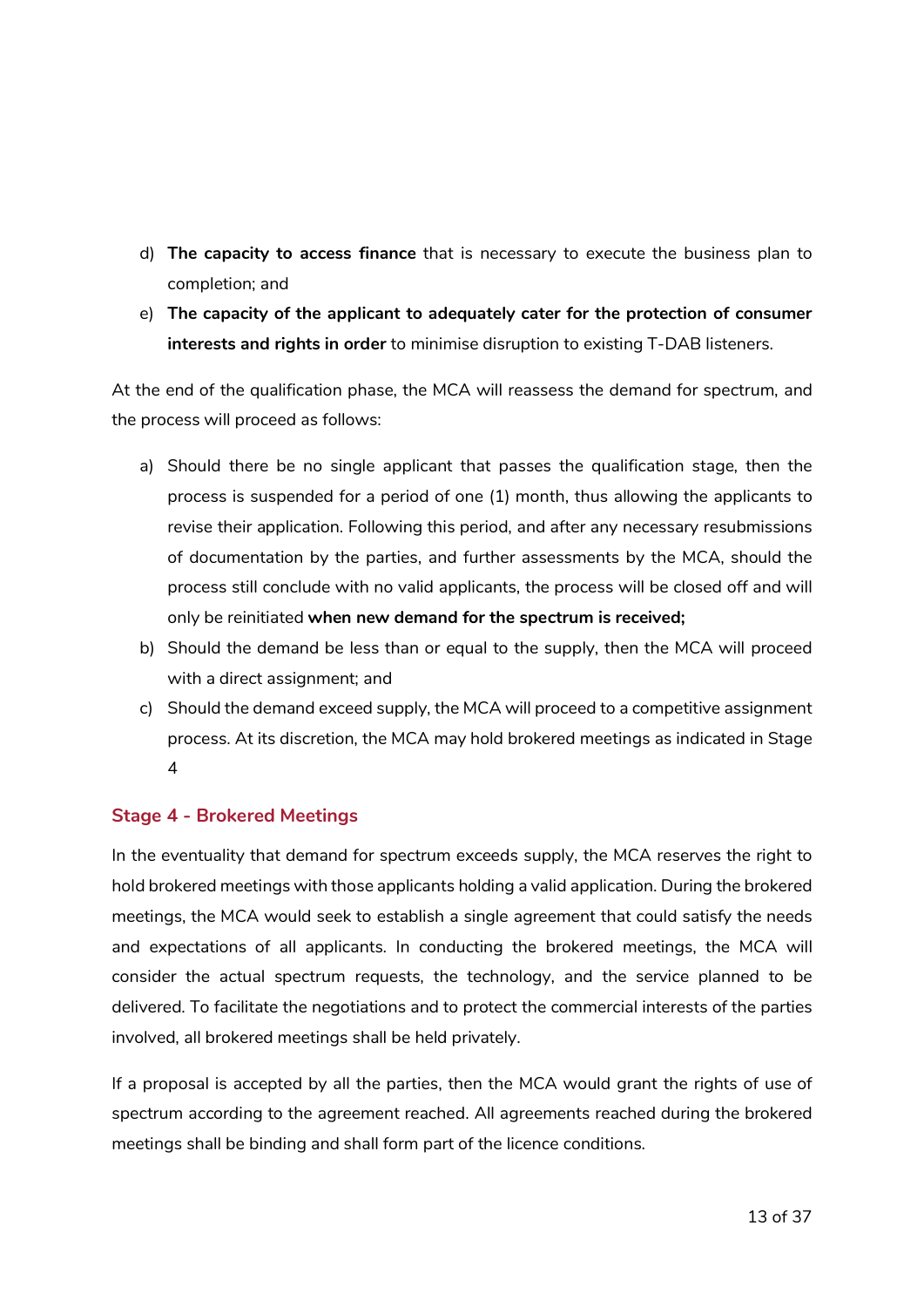In the eventuality that either no agreement is reached between the qualified applicants and the MCA, or the MCA decides not to hold brokered meetings, a competitive selection process in the form of a beauty contest as described in Stage 5 below shall be held.

#### **Stage 5 – Competitive Process - Beauty Contest**

If the demand for the rights of use of spectrum for T-DAB is greater than the available spectrum, a beauty contest will be held. During this process, all valid applicants will be invited to submit their pledges on how they intend to improve their offer over and above the minimum level of services established in this Decision. In addition, applicants will also be required to provide the necessary documentation on how they intend to support their pledges, both financially and technically.

The rules establishing the procedure of the Beauty Contest, including the weighting and grading of the different areas of focus, will be published should the need arise. The MCA shall allow applicants to assess these rules for at least five (5) days, during which period applicants may withdraw the process without losing their bank guarantee. Beyond this period, once applicants have been invited to submit their documentation to participate in the Beauty Contest, they may not withdraw the process without forfeiting the bank guarantee.

#### **Stage 6 – Grant Stage**

At this stage, the applicants reaching the grant stage would be assigned the rights of use for the lots and respective frequency channels. During this stage, the Authority will take utmost account of the preferences expressed by the applicant during the process.

#### **Future of unassigned spectrum**

In the eventuality that spectrum lots remain unassigned, the MCA proposes that the unassigned spectrum will remain available to any interested party subject to the same conditions as listed in this Decision. Should future interest be expressed for the Lots in question, the process outlined above will be initiated.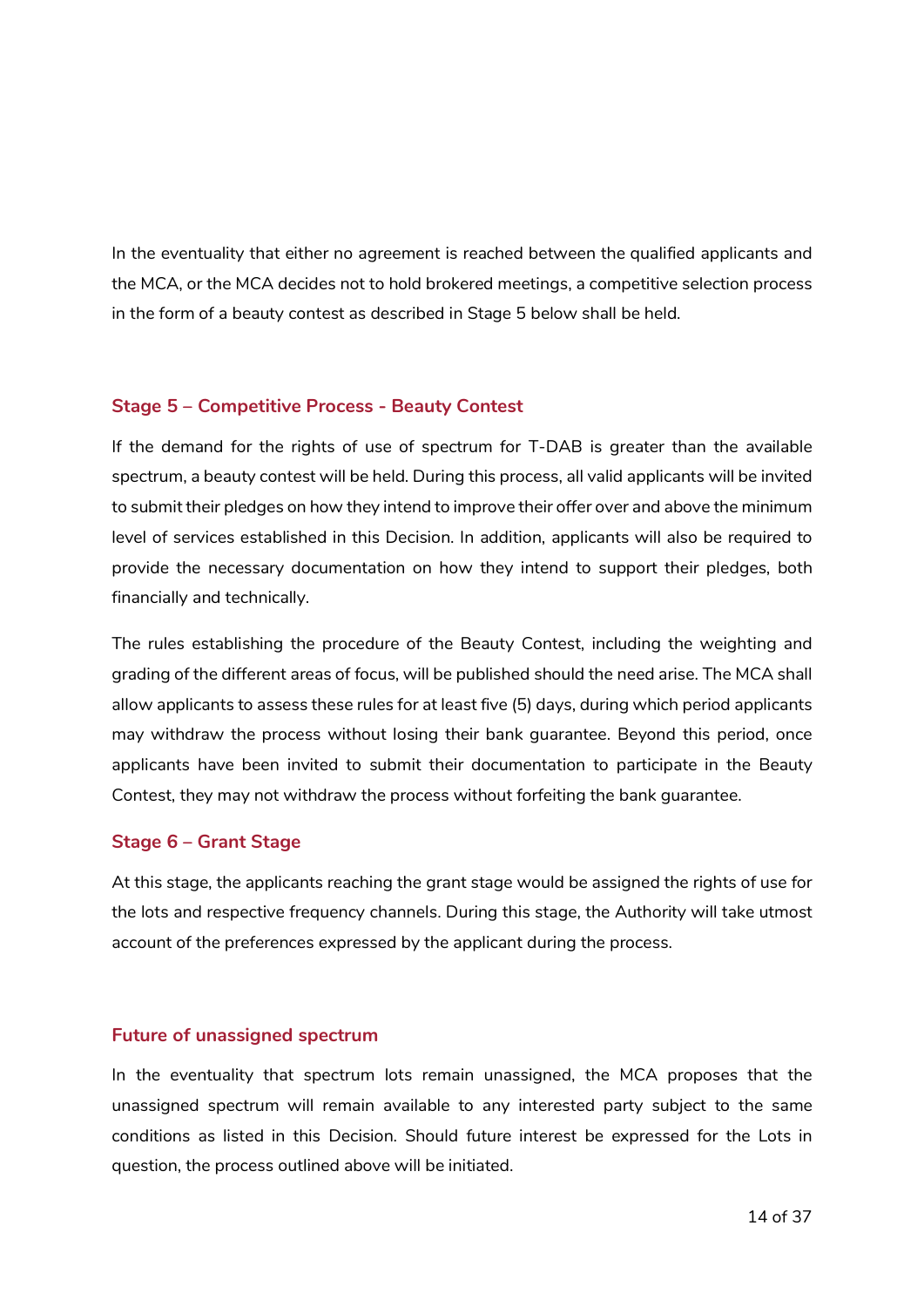# **3. Conditions of Rights of Use of Radio Spectrum**

The technical conditions associated with the rights of use of spectrum are specified in this section which can be summarised as follows:

- 1. Use of Radio Spectrum.
- 2. Network Coverage Obligations.
- 3. Obligation not to cause interference to other countries.
- 4. EMF Obligations.

These conditions are valid throughout the entire duration of the spectrum licence.

#### **Use of Radio Spectrum**

-

The licensee shall use radio frequency spectrum only to establish and operate a terrestrial network using a Single Frequency Network<sup>3</sup> configuration capable of providing electronic communication services suitable for digital terrestrial sound broadcasting services and other ancillary services which are supported under the DAB standard as developed by the World DAB consortium and published by ETSI as EN 300 401.

In order to ensure spectral efficiency, the T-DAB networks in Malta shall be only allowed to make use of HE-AACv2 (DAB+) encoding. Therefore, the use of MPEG-Audio Layer II shall not be allowed.

In transmitting Digital Multimedia Broadcasting (DMB) service, the T-DAB network may adopt any of the two available profiles listed in the standard.

There are no further restrictions on the transmission of other related ancillary and data services that are supported in the DAB standard.

 $^3$  Single-Frequency Network (SFN) as per Recommendation ITU-R-BT.1306 - A single-frequency network is a broadcast network where several transmitters simultaneously send the same signal over the same frequency channel.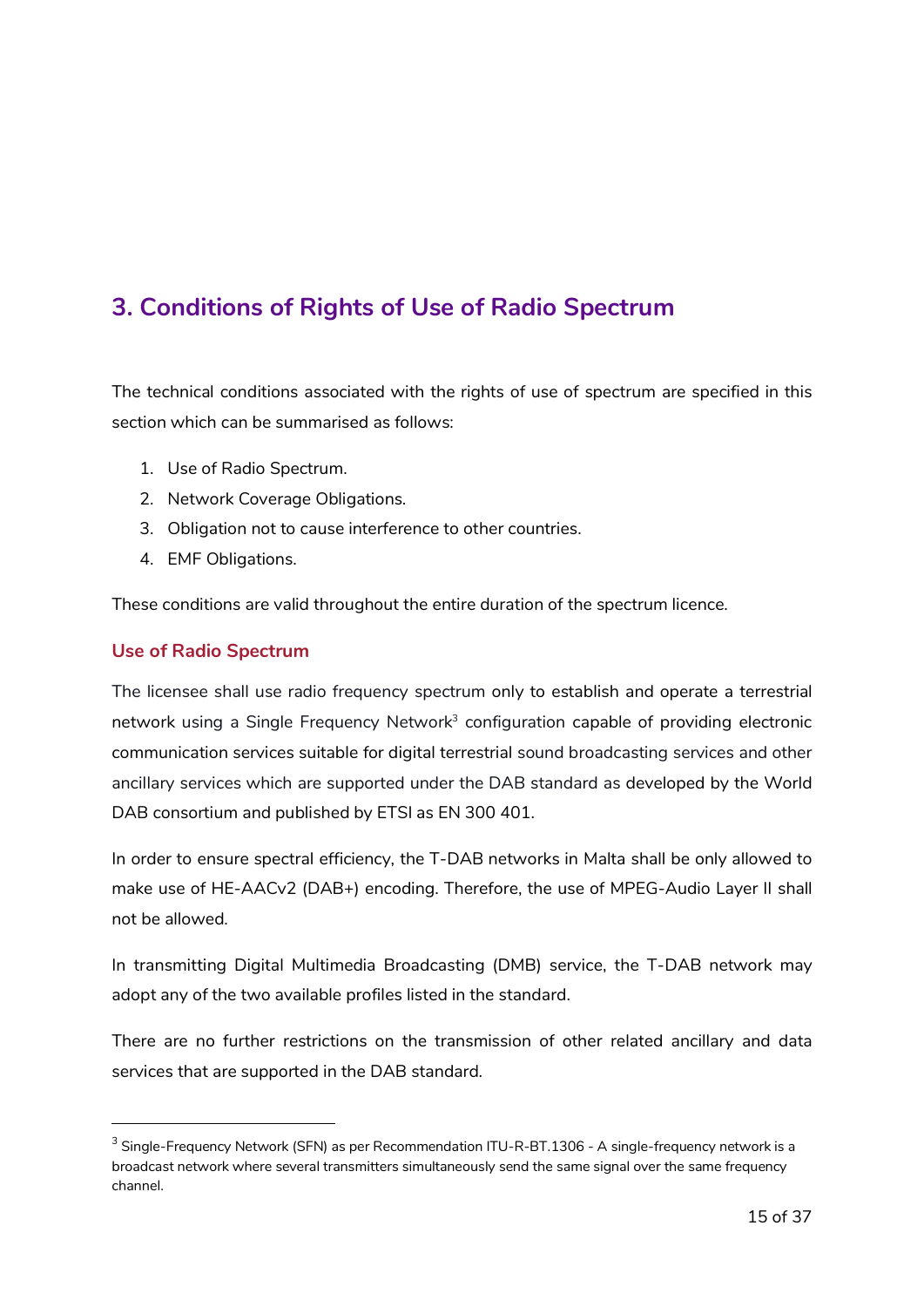In carrying broadcasting content from their respective providers, the licensee should not refuse the carriage of any complimentary services related to the broadcasting of sound signals when they are made available.

In addition, given the obligations imposed by the European Commission concerning the equivalence of access to electronic communications services by disabled end-users<sup>4</sup>, the broadcasted signal shall be capable of delivering its audio and data streams, where applicable, concurrently without any significant degradation on the quality of the broadcasted stream. Such technical conditions shall allow the broadcasting of information that will facilitate the experience of disabled end-users.

### **Coverage Obligations**

Coverage obligations shall be benchmarked against both the RPC 4 planning and RPC 55 planning configurations that are listed in Table 2 below

| Reference                                 | Planning | RPC <sub>4</sub> | RPC <sub>5</sub> |
|-------------------------------------------|----------|------------------|------------------|
| Configuration                             |          |                  |                  |
|                                           |          |                  |                  |
| Location Probability                      |          | 99%              | 95%              |
|                                           |          |                  |                  |
| Reference C/N (dB)                        |          | 15               | 15               |
|                                           |          |                  |                  |
| $a(E_{med})_{ref}(dB(\mu V)$<br>Reference |          | 60 dB $\mu V/m$  | 66 dB $\mu V/m$  |
| $(m)$ ) at Antenna height of 10m          |          |                  |                  |
|                                           |          |                  |                  |

*Table 2 Reference Planning Configuration* 

An area is considered to be covered with a T-DAB signal sufficient to match the requirements of either RPC 4 or RPC5 when the measured signal strength at the height of 10m above ground level reaches or exceeds the relevant levels as quoted in Table 2 above.

-

<sup>4</sup> See Article 50 ofS.L 399.48 of the Laws of Malta

 $^5$  The GE06 agreement established RPC4 and RPC5 as planning configurations for T-DAB aiming at establishing mobile reception and portable indoor reception respectively.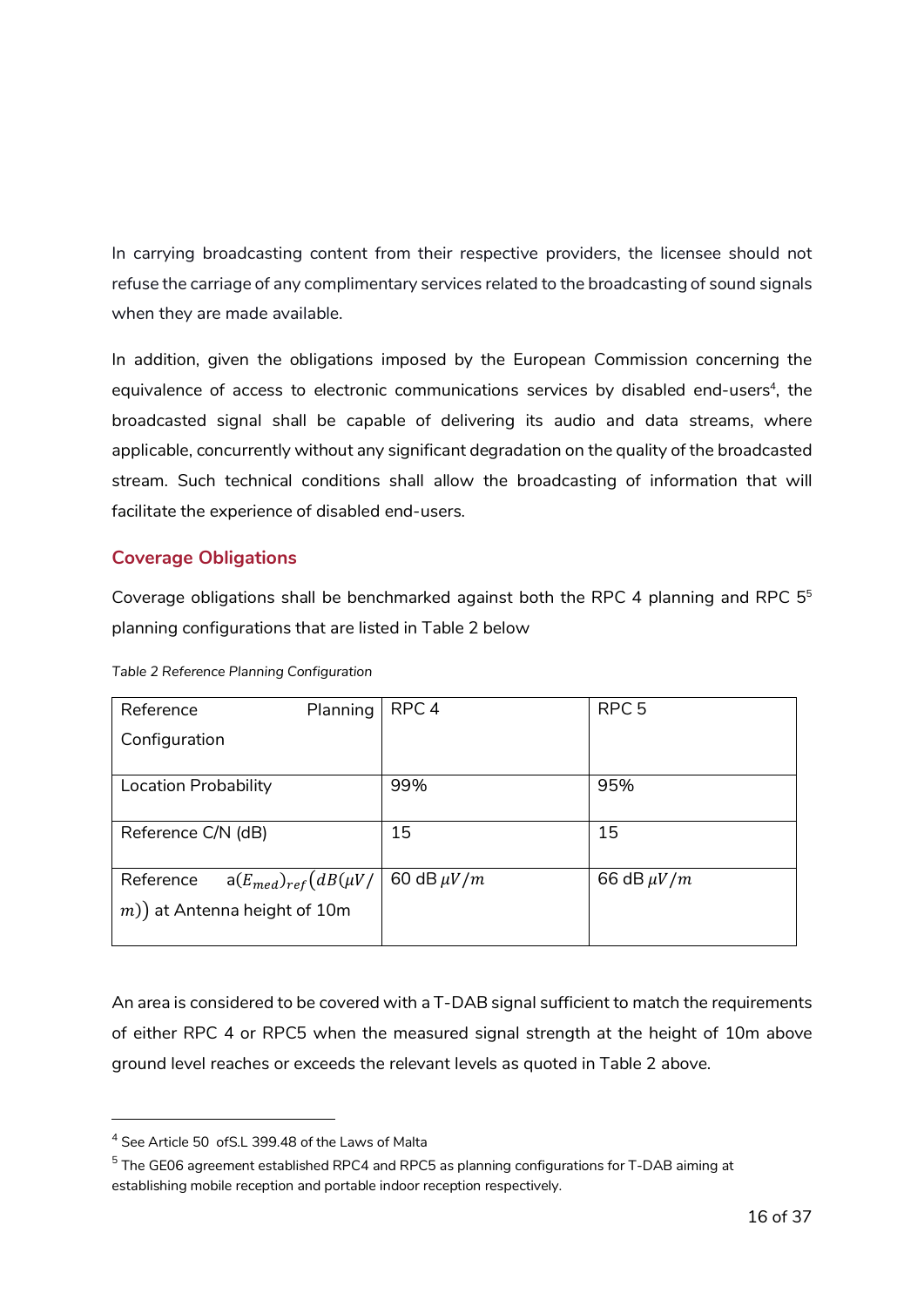Territorial coverage requirements for T-DAB is spread over thirty-six months, with an interim milestone assessed after 18 months.

Licensees are required to reach the requirements of RPC 4 over at least 95% of the territorial area of Malta and Gozo within eighteen (18) months from the award of the spectrum licence.

In addition, within thirty-six (36) months from the award of the spectrum licence, the licensee or licensees are required to reach T-DAB coverage levels as specified under RPC-5 for 95% of the islands of Malta and Gozo, excluding all of the unbuilt up areas as indicated in Annex 7

An assessment of the coverage achieved by the spectrum licence holder shall be carried out by the Authority initially after eighteen (18) months after the licence award date as part of the compliance checks of the licence conditions. A separate assessment shall be carried out after thirty-six (36) months from the award of the spectrum licence.

Both assessments will take the form of signal measurements across the islands Malta and Gozo.

The coverage obligations shall apply equally to all spectrum channels.

### **Applicable Criteria for the avoidance of cross-border harmful interference**

Transmissions of signals for the provision of terrestrial broadcasting services is also subject to regulations adopted within the framework of the ITU to avoid risks of harmful cross-border interference. In this respect, it should also be stated that under the EECC, Member States are required to use the radio spectrum efficiently and avoid harmful interference.<sup>6</sup>

The MCA shall assess T-DAB networks to ensure that these will not cause any undue crossborder harmful interference. Separate assessments will be carried out during the Assignment process and throughout the duration of the spectrum Licence.

In carrying out its assessment, the MCA shall adopt the process as listed in Annex 2.

-

 $^6$ See also article 31A of Cap. 399 of the Laws of Malta which reflects Article 4 of the EECC.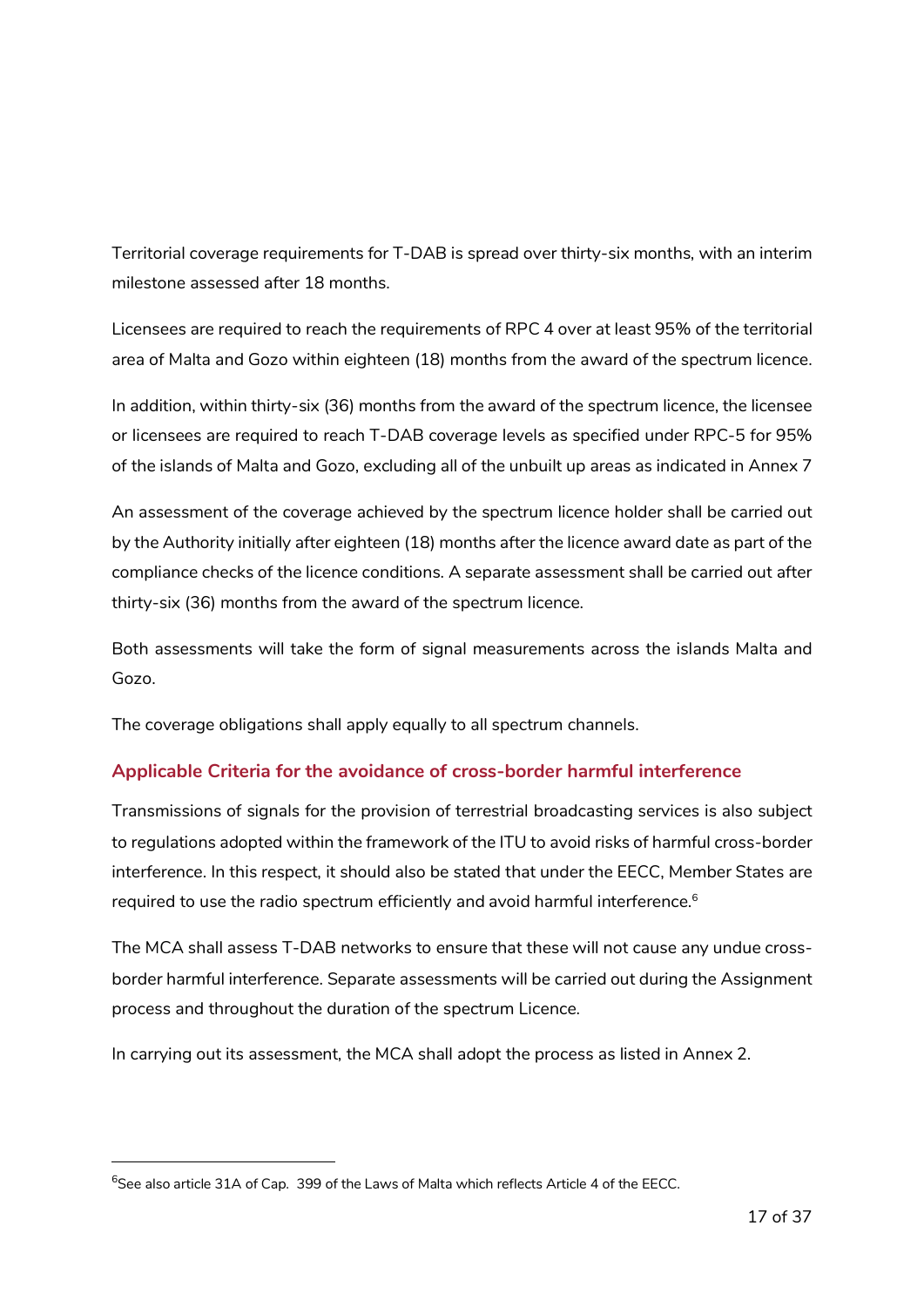The objective of the assessment carried out during the qualification phase of the spectrum assignment process is to ensure that the applicants have the necessary abilities to design a T-DAB network that can meet the coverage obligations while avoiding harmful cross-border interference.

The objective of the assessment during the tenure of the licence is to ensure that any changes applied to the network do not cause any harmful interference. All licensees are required to keep the MCA abreast with the latest developments of their network.

The MCA reserves the right to disqualify any application received if, based on the aforementioned assessment, it concludes that the proposed network would be causing harmful cross-border interference.

Similarly, the MCA reserves the right to hold a licence holder in breach of its spectrum licence conditions if it is determined that the deployed network, including subsequent modifications applied, would be creating cross-border interference. In addition, the licensee shall also be held in breach of the spectrum licence if actual interference is confirmed through field measurements.

The MCA shall also separately simulate the networks under assessment using the ITU tools available at the time and provide the simulation results to the applicant or licensee for reference purposes only. The outcome of these tools shall represent the potential complaints that could be raised by third countries in view of any network interference they might experience. These tools also indicate those corrective actions that may need to be applied to the T-DAB network in Malta to avoid interference in a neighbouring country.

When such assessment is carried out as part of the assessment of a hypothetical network setup, then the outcome of the tool refers to actions that should be undertaken when implementing the network should the rights of use of spectrum be awarded. In this case, provided that the spectrum assignment process is not concluded and the applicant does not consider such requests as fair and reasonable, the applicant may, subject to a valid justification, quit from the assignment process without incurring any penalties.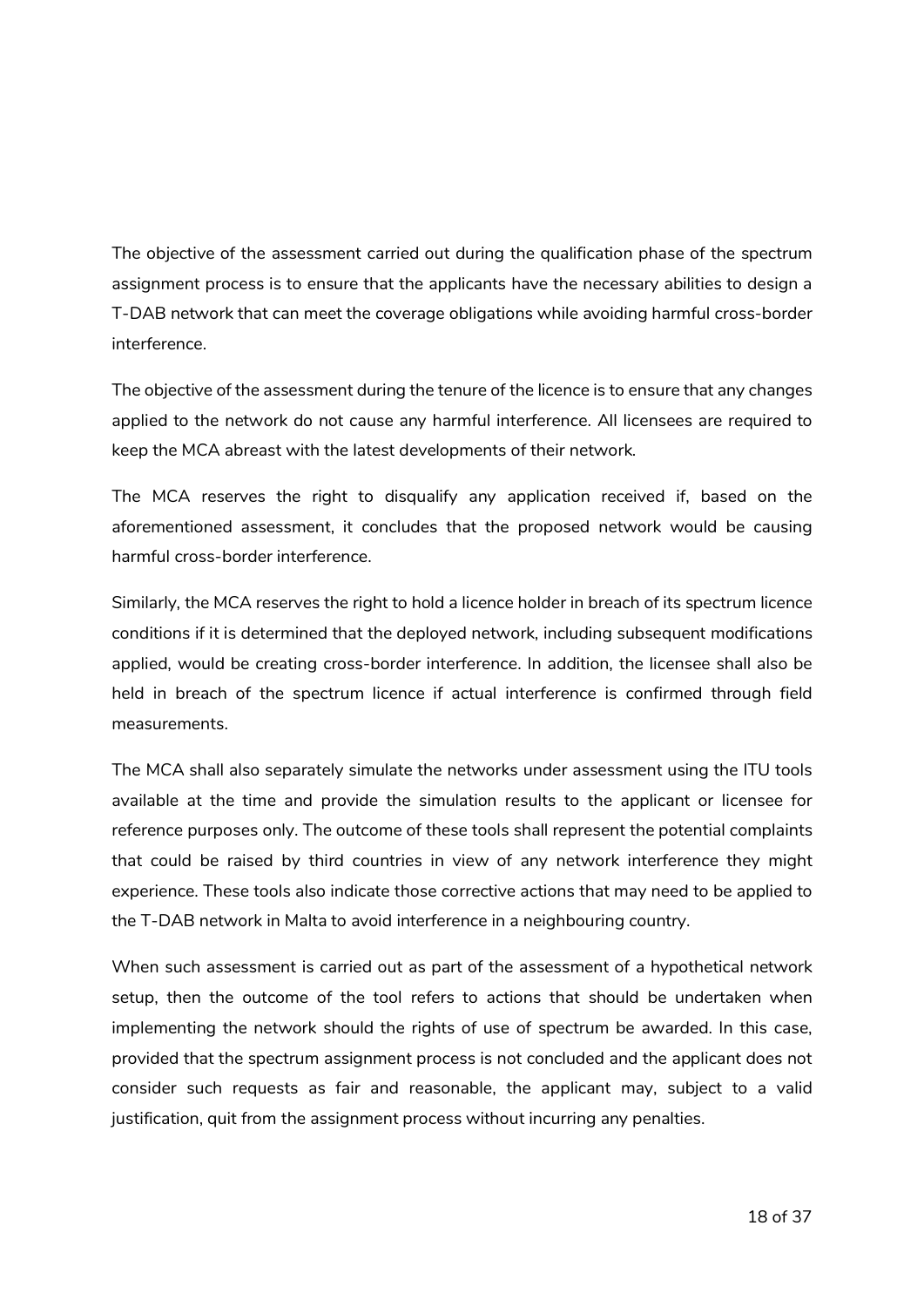If such assessment is carried out as part of the assessment of an existing network setup during the lifetime of the network, then the licensee shall be required to abide by any direction given by the MCA for the purposes of meeting Malta's international obligations as regards to the avoidance of harmful interference.

#### **Non-interference conditions related to Channel 12A**

Channel 12A is registered for use in the GE06 Agreement. Annex 3 lists the basis of the existing agreement. This is based on a single 35dBw transmitter having an established antenna radiation pattern and effective antenna height to match the topography of the location of the transmitter and its surroundings.

The MCA simulated the reference network using its propagation tools configured to meet the relevant parameters set out in the GE06, including those related to Recommendation ITU-R P1546. A number of test points were established at the border of third countries, and the simulated received signal level was recorded and is provided as a guideline in Annex 2 of this Decision.

A network will be considered compliant with the GE06 Agreement if the simulated received signal levels do not exceed the values as reflected in the respective test points.

The Authority may, at its discretion, complement the information obtained from simulation by using existing data derived from an existing network, wherever and however such is available.

#### **Non-interference conditions related to the use of remaining channels**

While the remaining channels are not registered under the GE06 Agreement, Malta has secured a coordination agreement with Italy. This agreement establishes a coordination zone that includes the territory of Malta and Gozo and all the provinces of Sicily, excluding the provinces of Palermo and Messina, as indicated in Annex 4. This agreement provides Malta with the rights to use spectrum subject to the condition that any signal originating from Malta carried over the channels listed under this agreement does not reach any land-based territory beyond the coordination zone with a field strength greater than the coordination trigger field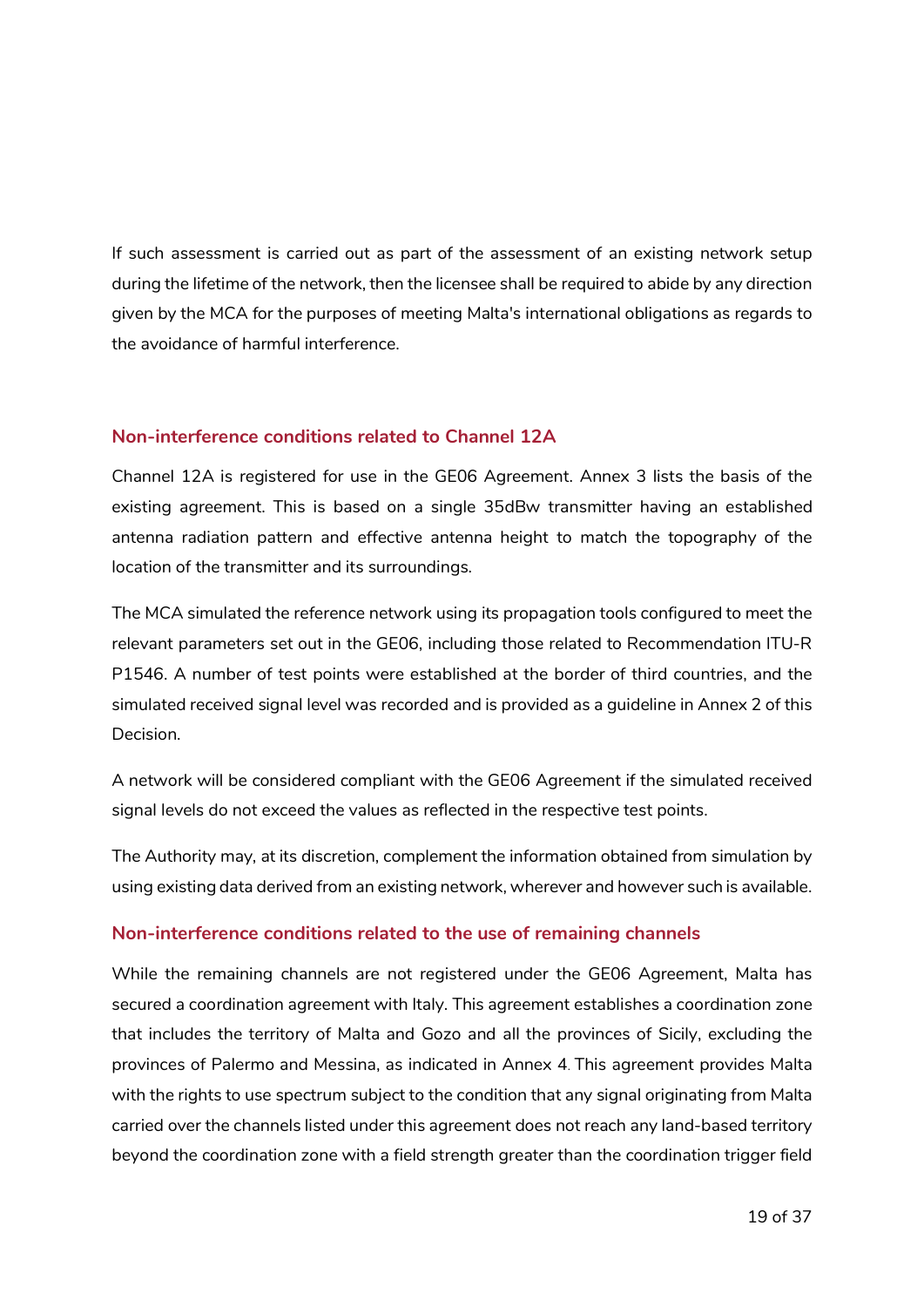strength<sup>7</sup> as defined in the GE06 Agreement and established at  $12$ dBµV/m for T-DAB falling in Band III.

A network will be considered compliant with the requirements of the coordination agreement between Malta and if the simulated received signal levels do not exceed the established 12dBµV/m outside the coordination area.

The Authority may, at its discretion, complement the information obtained from simulation by using data derived from an existing network, wherever and however such is available.

### **EMF Obligations**

-

All wireless network operators are legally bound to ensure that their networks do not cause harmful interference to other networks providing similar services or services of other nature offered in the same or adjacent band.

In addition, the T-DAB network operator enjoying the rights of use for such spectrum shall ensure that the cumulative non-ionising radiation emissions from its T-DAB network shall comply with any obligations as specified at law and any decisions or directives however so described issued by the MCA or any other national competent authority in relation to electromagnetic radiation. Currently, the standards for non-ionising radiation emissions refer to those standards adopted by the International Commission on Non-Ionising Radiation Protection (ICNIRP).

 $^7$  The coordination trigger field strength is defined as the Field-strength which, when exceeded, determines that coordination is required.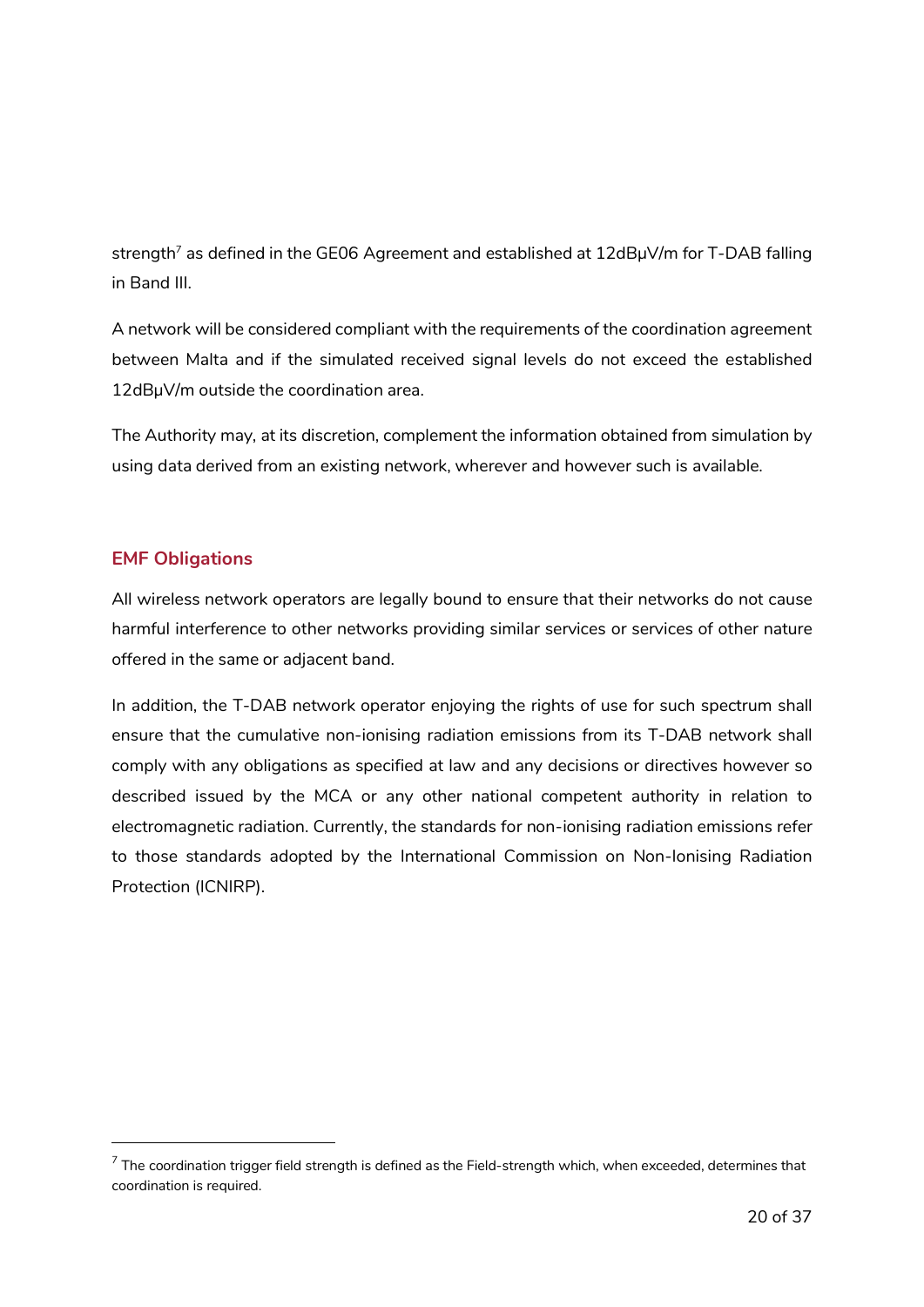# **4. Transfer of Rights**

As identified in the National Frequency Plan<sup>8</sup> currently in force, note MLT 09 identifies the rights of use for the respective spectrum that may be transferred or leased to third parties in accordance with the Electronic Communications (Regulation) Act (Cap 399). The 174- 230MHz band is not included in MLT09, and consequently, any rights of use falling within this band cannot be traded, assigned or transferred to third parties.

The MCA shall be notified of any impending repossession of spectrum rights in this band. No repossession of spectrum rights may be concluded without the approval of the MCA.

-

<sup>&</sup>lt;sup>8</sup> Refer to note MLT09 in the National Frequency Plan -

https://www.mca.org.mt/sites/default/files/NFP\_edition%20%206-3.pdf#overlay-context=initiatives/spectrumplanning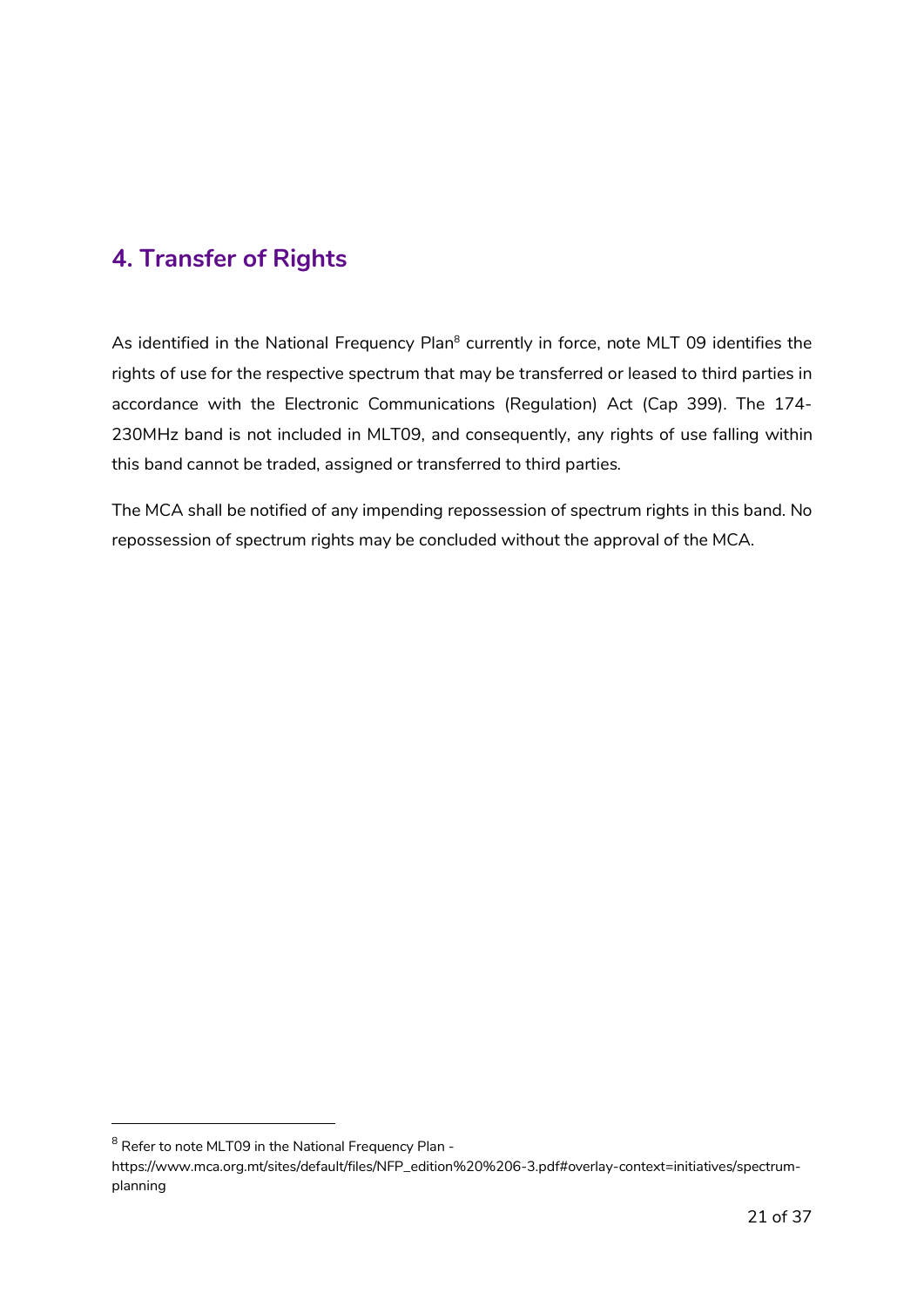# **5. Extension of Existing Spectrum Licence**

The rights of use of spectrum listed under Licence MCA/L/14-1962 shall be extended to Digi B Network Limited until 30th June 2022 under the same conditions, including payment terms.

## **6. Licence Duration**

The rights of use of spectrum for any assigned lot shall have a commencement date not earlier than 1st July 2022. The spectrum shall be made available for a period of eight years.

The holder of the rights of use of spectrum shall have the right to having the spectrum licence renewed on a perpetual basis subject to the following conditions being simultaneously met:

- 1) The licence holder is not found in breach of any of the licence conditions by the renewal date of the spectrum licence.
- 2) There are sufficient spectrum resources that are either immediately available or kept in reserve such that the Authority can satisfy all the demands for spectrum suitable for T-DAB. Such requests should be formally registered with the Authority and should have had their assessment completed in line with the procedure outlined in Section 4 above and are declared as valid applications by the renewal date of the spectrum licence.
- 3) The conditions of the renewed spectrum licence are accepted by the licence holder. By not later than two years from the end of the term of the active spectrum licence, the MCA shall hold a public consultation process in which it proposes the spectrum licence conditions of the renewed spectrum. The discussion shall include as a minimum: (i) coverage obligations, (ii) spectrum fees, (iii) the term of the newly renewed licence, and (iv) the terms of the next renewal, including any applicable timelines for the consultation process suitable to discuss the term of the next renewal.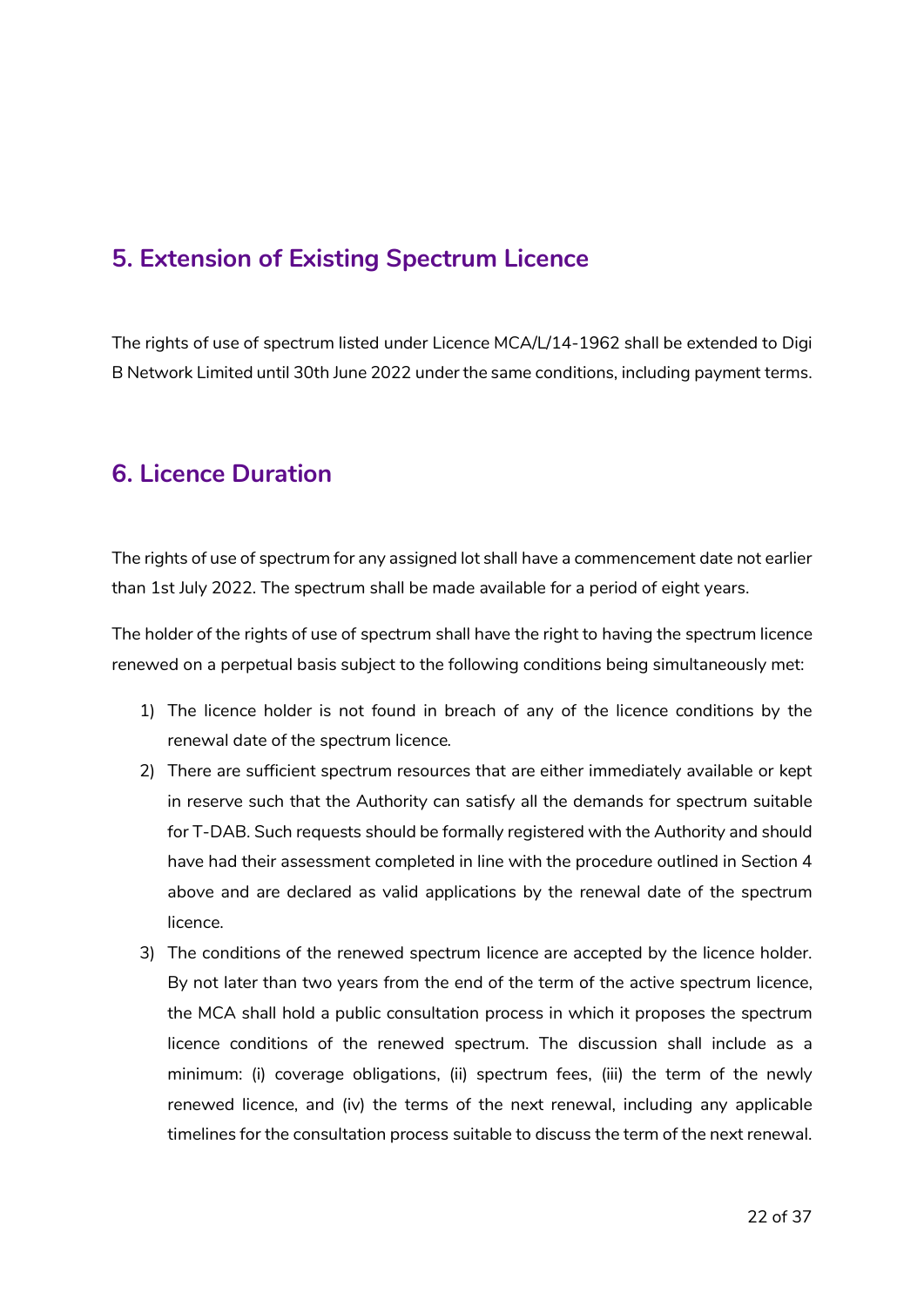# **7. Spectrum Pricing**

On assignment of the spectrum licence, the Licensee(s) shall be liable for the full amount of the rights of use fees for all the spectrum channels assigned for the whole term of the licence. The payment of such fees is structured such that these are to be paid on an annual basis at a yearly rate as established in Part B of the Twelfth Schedule of the Electronic Communications Networks and Services (General) Regulations, as per S. L. 399. 48 of the Laws of Malta. These fees are currently set at two thousand, three hundred and twenty-nine Euro and thirty-seven euro cents (€2,329.37) for each channel of 1.536MHz channel in the 174-230MHz band.

If the Government decides to alter the price of the respective spectrum while the assignment process is still in progress but **not yet concluded**, prospective bidders will have the right to exit from the spectrum award process without incurring penalties. On continuing with the assignment process, the applicants are required to signify in writing their acceptance of the new price.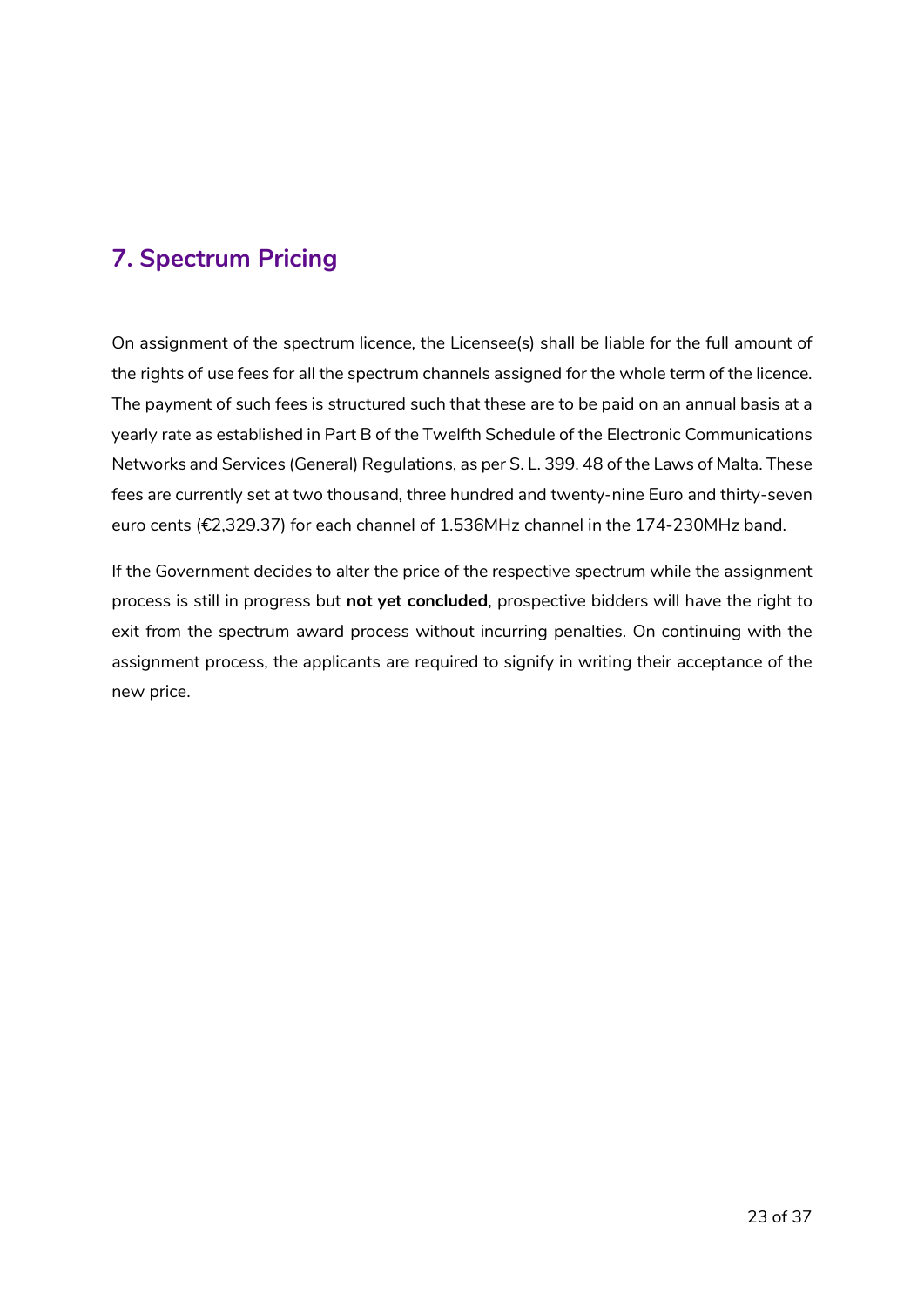# **8. Annexes**

#### **Annex 1 – Response to Consultation**

The Paper "Consultation on the Assignment Process of Radio Spectrum in the VHF Band for Terrestrial Digital Audio Broadcasting (T-DAB) Services in Malta" was subject to a public consultation period from 26th August 2021 until 6th October 2021. During this period, the MCA received feedback from the following:

- a) DigiB Network
- b) LIFT Broadcasting Limited
- c) Pure Radio
- d) All Rock Radio Malta

The feedback consisted of various observations and remarks that were within the scope of the Consultation, together with additional comments concerning matters beyond the scope of the Consultation or which were intended for other competent authorities in relation to the respective matters of their regulatory functions. In the drafting of the respective Decision and hence its response to the consultation feedback, the MCA will be taking into consideration only those aspects which are deemed to fall with the remit and scope of the Consultation.

The MCA would like to thank all the respondents for the feedback provided.

In this section, the feedback received will be split up into two main parts. First, the submissions concerning the present state of the T-DAB market will be addressed, following which submissions concerning the proposals related to the spectrum assignment process and associated conditions for the right of use will then be addressed.

#### **Market of Digital and Analogue Audio Networks**

Within the context of the discussion concerning the development of the digital radio network, the respondents noted that the 12% statistical figure for the penetration of digital radio equipment as quoted<sup>9</sup> in the Consultation paper could be underestimated, especially when compared with a similar statistical figure published by the MCA where it is stated that the penetration rate of digital radio equipment stands at 18%. It was further stated that the

-

<sup>9</sup> Broadcasting Authority – Annual Report 2019 -

https://www.dropbox.com/sh/9oxo9v3ohs3tov0/AACqVkjxpYchJ5BI9UVDD0Ja/B.A.%20Annual%20Reports/58 -2019.pdf?dl=0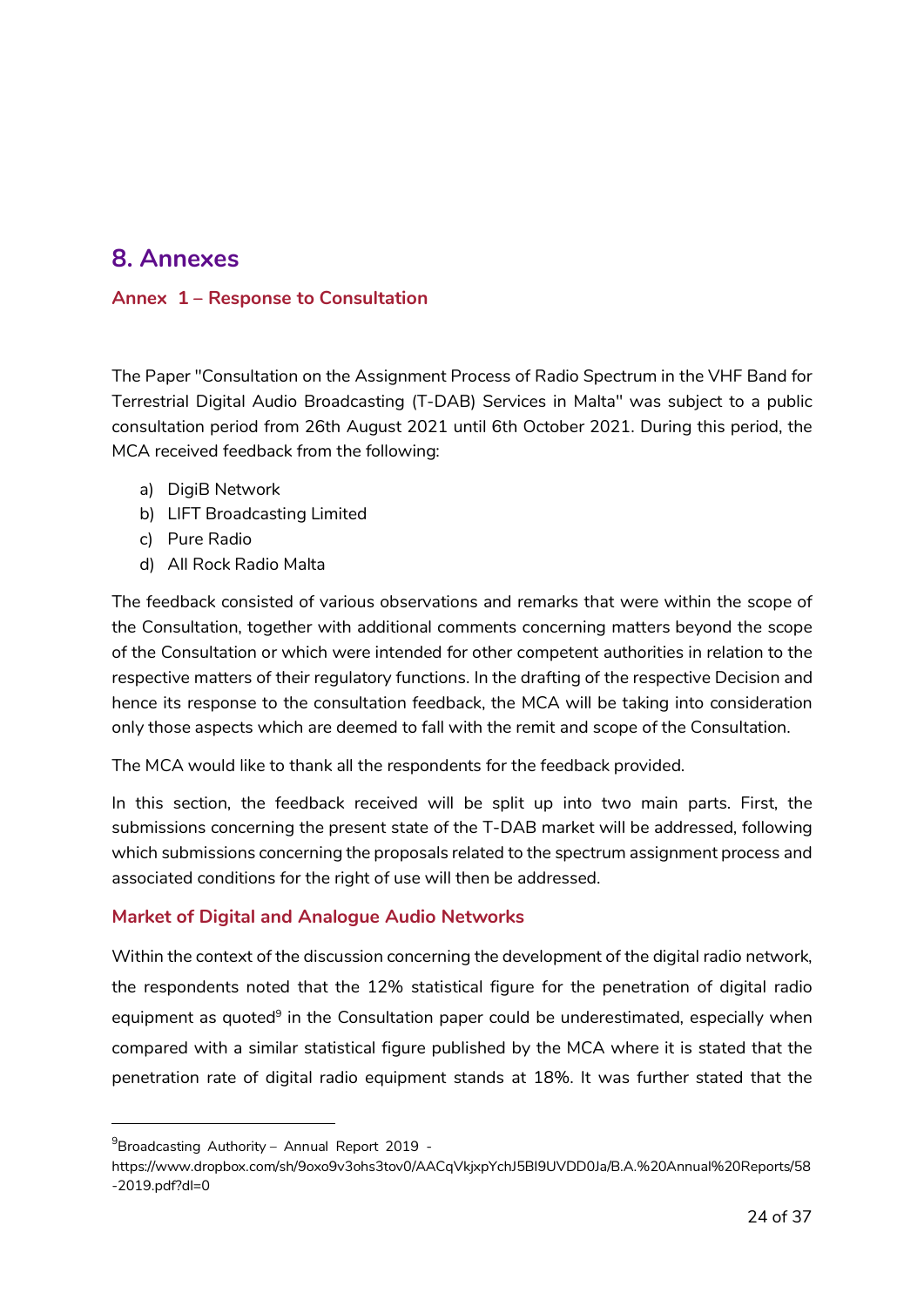quoted penetration rate of equipment is to be seen in the light that the T-DAB network in Malta is a private initiative that, unlike other networks in Europe, operates without financial support from the Government.

The MCA clarifies that within the context of describing the audio broadcasting landscape by comparing the audience capture of both the analogue and digital broadcasting networks, the choice of a study published by the Broadcasting Authority was preferred over that published by the MCA because the former study captured market information on both technologies using the same methodology and hence minimised statistical inaccuracies inherent when referring to studies using different methodologies. Furthermore, the Authority notes that, in view of the minimal statistical discrepancy between the respective figures, strict references to the statistical figures are considered to be of marginal importance within the context and scale of the market development, also illustrated throughout the consultation paper.

The respondents also remarked that the future of digital audio broadcasting relies on the switch-off of the analogue radio network. Respondents claim that considering the limitations associated with the FM platform arising from limitations in the availability of spectrum and possibly also hardware limitations<sup>10</sup>, the T-DAB network is the only avenue available for new radio broadcasters to reach their audience. Another advantage identified in the feedback is the power efficiencies gained in operating a T-DAB network compared to the FM transmissions, which is highly relevant in the context of the current global climate change discussions. While acknowledging that some initiatives are a step in the right direction, respondents also see there is an urgent need for a plan detailing the actual analogue switchoff.

The MCA notes that aspects concerning the switch-off of analogue FM transmissions fall beyond the remit of the Authority. It is also to be noted that by engaging in coordination for additional spectrum with Malta's neighbouring countries, Malta has maximised the spectrum resources that can be allocated for T-DAB. In addition, reserving one spectrum channel for

-

 $10$  Note: These claims are made by one respondent. The MCA is not in a position to verify the claim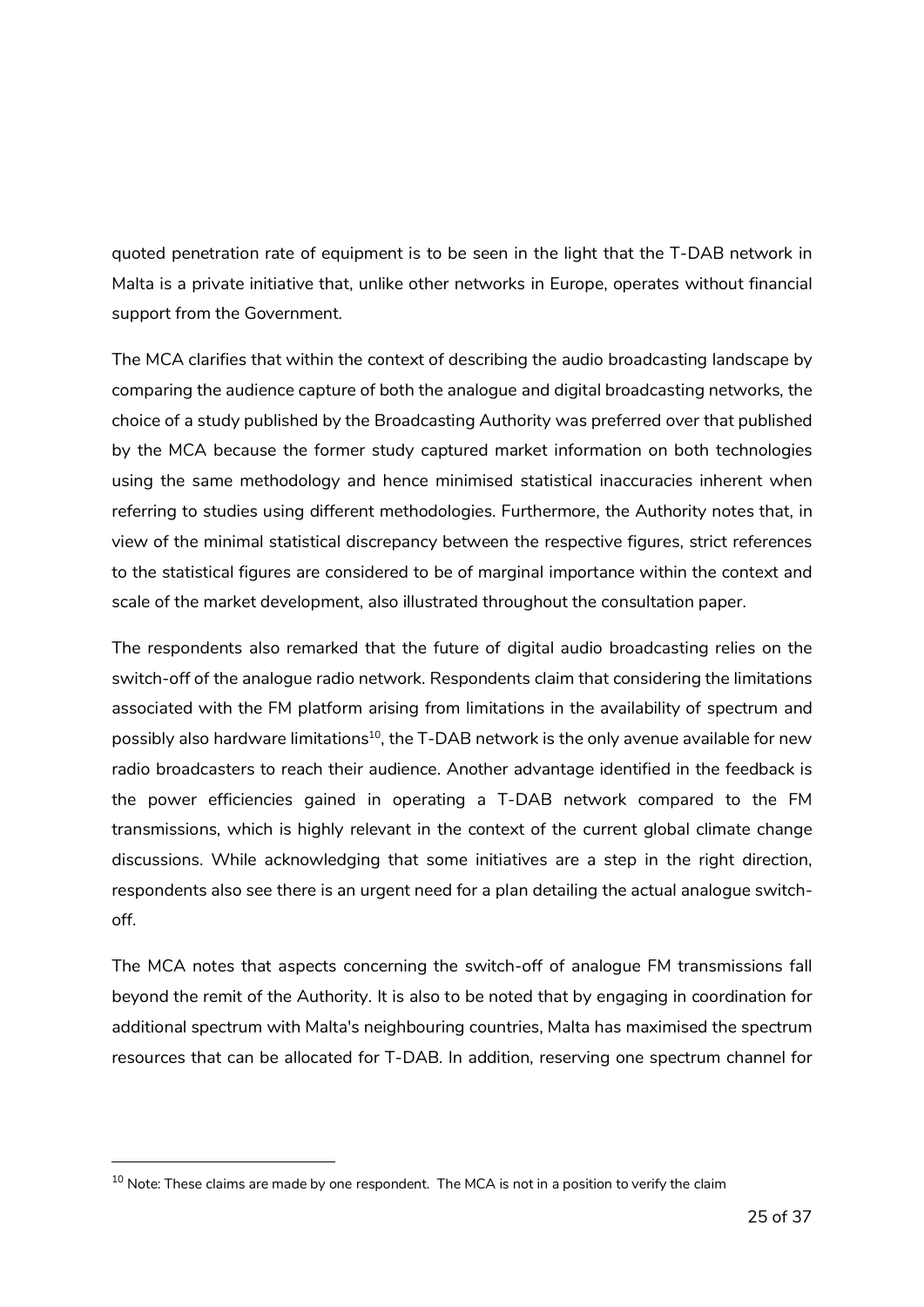future use safeguards the eventuality for the need of spectrum if and when analogue switchoff is considered.

#### **Spectrum Conditions and Spectrum Award Process**

In its Consultation, the MCA stated its proposal concerning the amount of spectrum to be allocated for T-DAB and its organisation in terms of spectrum lots and caps. Of the feedback received, one respondent noted that the projected spectrum configuration for 2022 and beyond is only sufficient for the short term. This respondent noted that while a T-DAB network is more efficient in its use of spectrum, it observed that the current offering of higher definition audio is proving to be popular with radio stations, and hence the demand for spectrum is expected to increase such that the six spectrum channels made available might not be sufficient in the long term.

The MCA notes that whilst acknowledging the observation made, it notes that spectrum suitable for T-DAB networks is, at present, held in reserve for any future alternative potential use. As stated in the Consultation, the Authority shall review the spectrum held in reserve at such time when further spectrum is required to fulfil the requirements of the DAB market.

The MCA also requested feedback on the proposals concerning coverage obligations to be imposed on the T-DAB network operator. The feedback received from Digi B, the current network operator, acknowledges the need to provide robust network coverage to provide a quality service to the T-DAB listeners. This respondent also explained that under specific circumstances, the signal levels proposed under RPC 4 and RPC 5 would not be sufficient and stronger signal levels would be necessary.

On considering the feedback received, the MCA acknowledges the need to require coverage obligations that go beyond the basic requirements of RPC-4 as proposed in its Consultation. In addition, the MCA needs to seek a balance in coverage obligation to ensure that these do not serve as a barrier to entry into the market. Therefore, the Authority notes that the coverage obligations will be set in two stages. A provider is initially required to reach the requirements of RPC4 in 95% of all territories in Malta and Gozo within 18 months. Then, following another eighteen (18) months, the provider is required to achieve RPC5 in 95% of all the territory of Malta and Gozo that is denoted as built-up areas.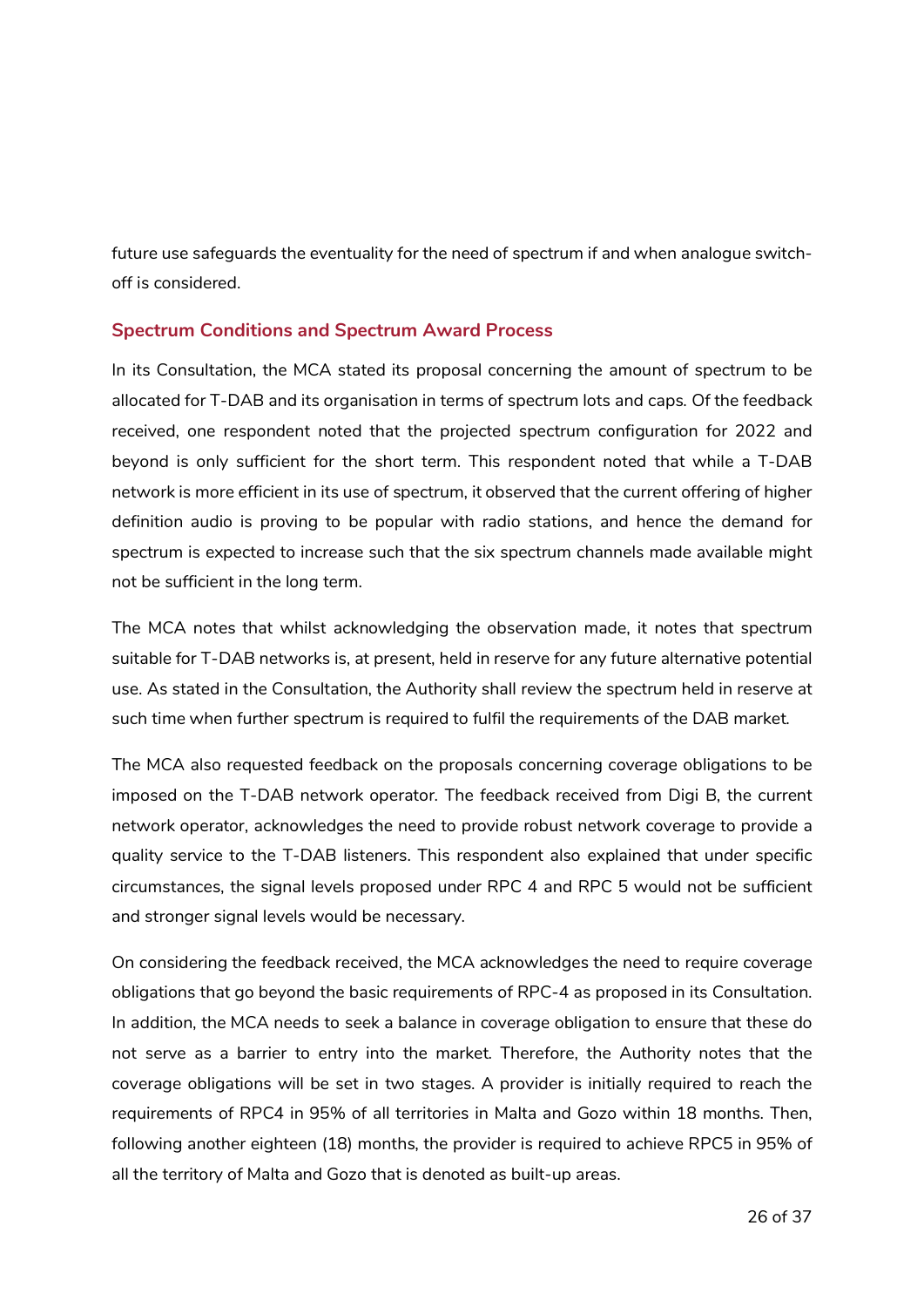The MCA had also requested feedback related to the spectrum assignment process. The feedback received is detailed below.

With regard to the adoption of a beauty contest as the competitive assignment mechanism, the MCA positively notes that no objections to such an approach were registered.

Concerning the short-term extension of the existing spectrum licence to align the dates of the availability of the spectrum, DigiB network expressed its agreement with the proposal. No other feedback or objections on the matter were submitted by any of the respondents. The Authority notes the agreement registered and shall therefore proceed with extending the existing spectrum licence to DigiB Networks until 30<sup>th</sup> June 2022. The new spectrum licences for spectrum shall be made available from 1st July 2022 onwards.

With reference to the proposal concerning the perpetual renewal of the rights of use of spectrum, the respondents expressed their positive outlook since this will provide long-term stability to all stakeholders resulting in additional comfort towards their investments and efforts. In view of the comments received, the Authority shall therefore proceed to adopt the perpetual renewal for the rights of use of spectrum as part of the assignment and management frameworks governing the T-DAB radio spectrum in 2022 and beyond.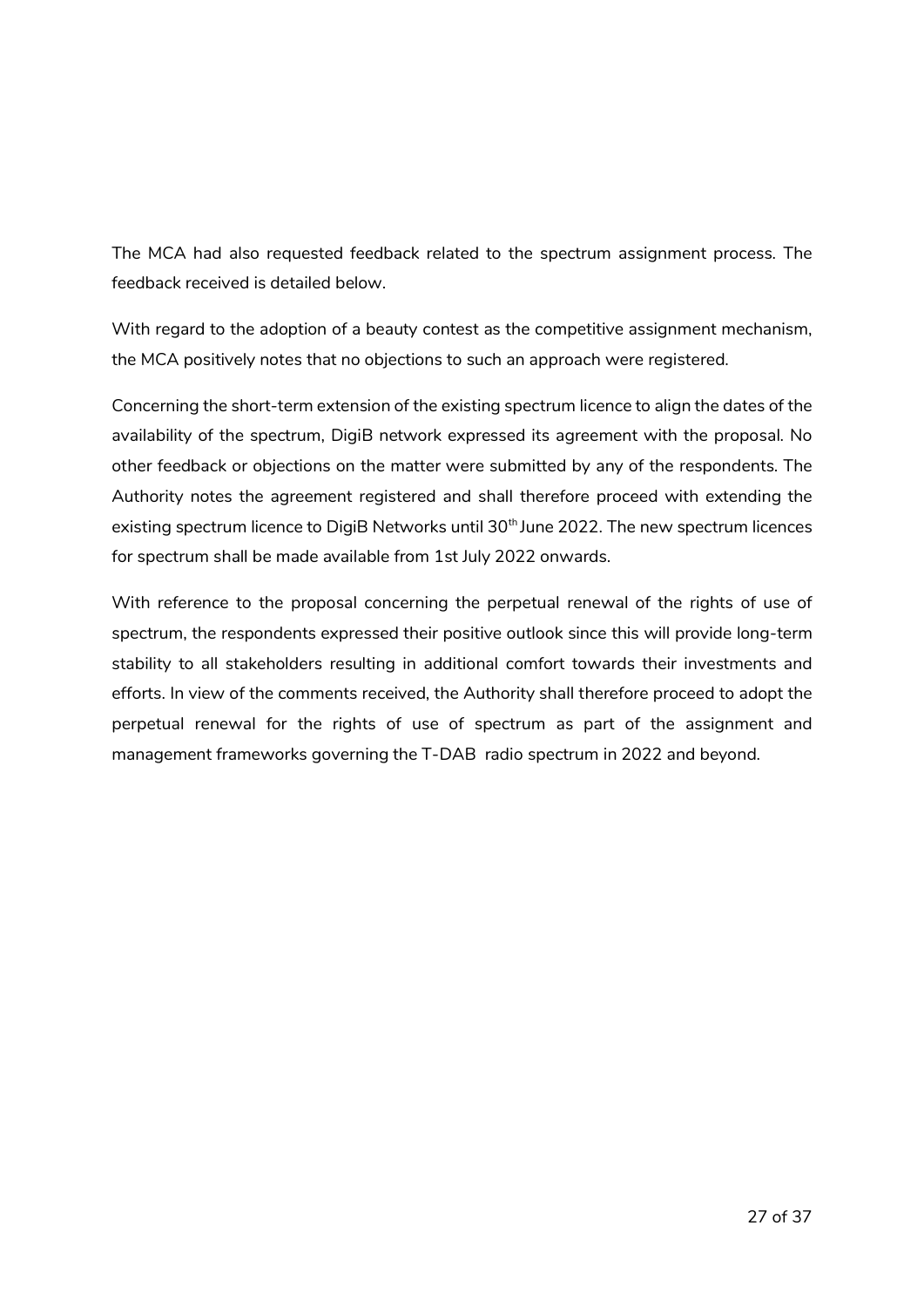### **Annex 2 – Applicable Process for the Network Assessment for the avoidance of cross-border harmful interference**

This Annex lists the process to be adopted by the Authority in carrying out its assessments on new networks or modifications to existing networks. Such assessments will be carried out in order to ensure that the networks under review do not create any cross border harmful interference.

In order for the Authority to be able to carry out the cross border interference assessments on the respective T-DAB networks, the following information shall be required: -

- a) a description of the network in a format as specified in Annex 5;
- b) the simulated radio propagation charts covering 1000km from Malta; and
- c) the simulated received field strength at each of the test points listed in Annex 3.

This information is to be provided to the Authority upon request or whenever a significant change to the network is applied in accordance with regulation 11 of General Authorisations (Radiocommunications Apparatus) Regulations, as per S. L. 399. 40 of the Laws of Malta.

The Authority shall configure its simulation tool to simulate the network under test using propagation models established in ITU-R P. 1546 and configured in line with Annex 4.

The Authority, as a spectrum administrator, is at law required to respect the relevant international agreements, including the ITU Radio Regulations and other agreements applicable to radio spectrum. The principles adopted by the GE-06 Agreement for the planning of digital broadcasting services is based on Recommendation ITU-R.1546. This tool establishes a field-strength prediction method used primarily for cross-border coordination activities, including the determination of coordination zones and investigations of crossborder harmful interference. Software tools developed by the ITU in relation to frequency planning and coordination are limited for use by national spectrum administrators.

In view of the restrictions on the use of the aforementioned ITU tool, the Authority shall simulate the DTT networks under assessment on behalf of the interested stakeholders/existing network operators. The outputs obtained through the ITU tool simulations will be passed on to the interested stakeholders or existing network operators for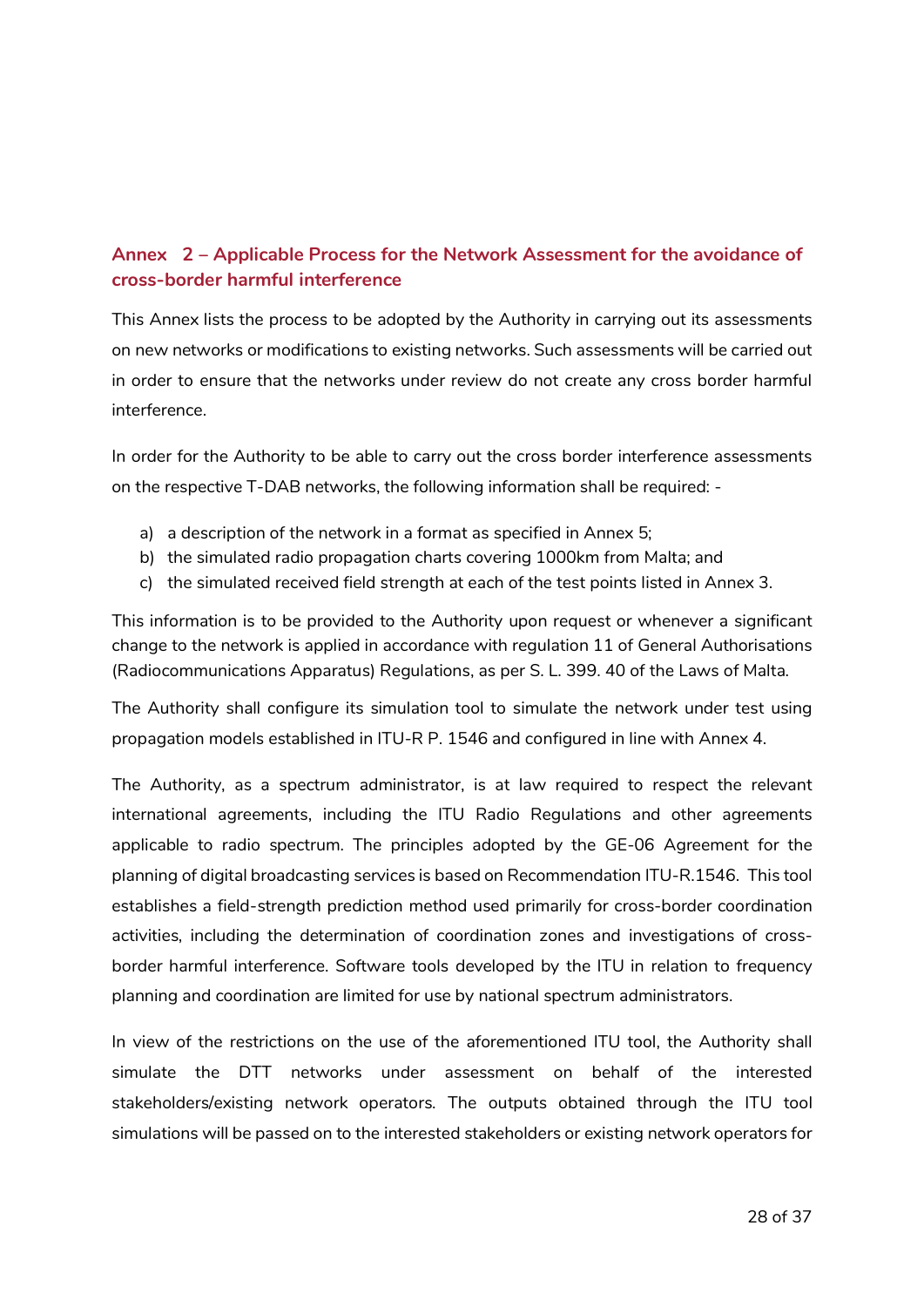their reference since these include valuable information that could be useful to modify the network designs.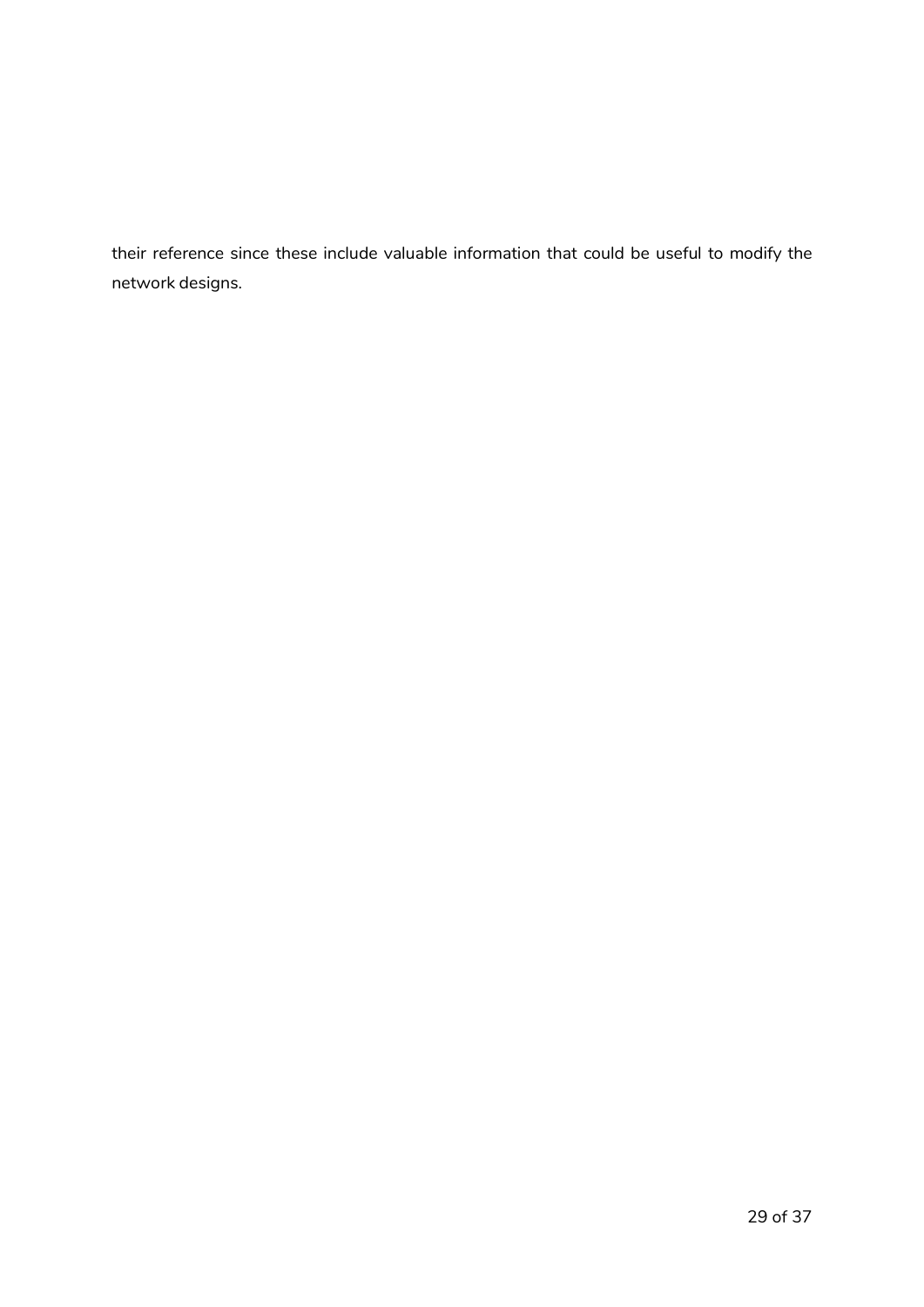### **Annex 3 – T-DAB stations registered for Malta under the GE06**

This Annex provides all the necessary information relating to the reference network for T-DAB stations registered for Malta in the GE06 Agreement.

In addition, this Annex refers to the following accompanying documents:

- a) Accompanying Document 1 Presents the details of the transmitting station as listed in the GE06 Agreement.
- b) Accompanying Document2 Presents a simulation of the reference network using transmitting power set at the registered power. For each simulation, the border where the trigger field strength is reached is presented. This data is intended to assist the applicant to understand the variations that exist between the simulator tools provided by the ITU and the simulator tool used by the applicant.

Table 3 below lists the transmitting station and its location as registered in the GE06. The complete set of details for the transmitter is provided in Accompanying Document 1.

| <b>Transmitter Name</b> | Latitude      | Longitude     | <b>Transmitting</b> |
|-------------------------|---------------|---------------|---------------------|
|                         | <b>DDMMSS</b> | <b>DDMMSS</b> | <b>Channels</b>     |
| Gharghur                | 355459        | 142659        | 12A                 |

*Table 3Details of Transmitters, location and transmitting frequency* 

Table 4 below provides the list of fields and their description relevant to the data included in Accompanying Document 1.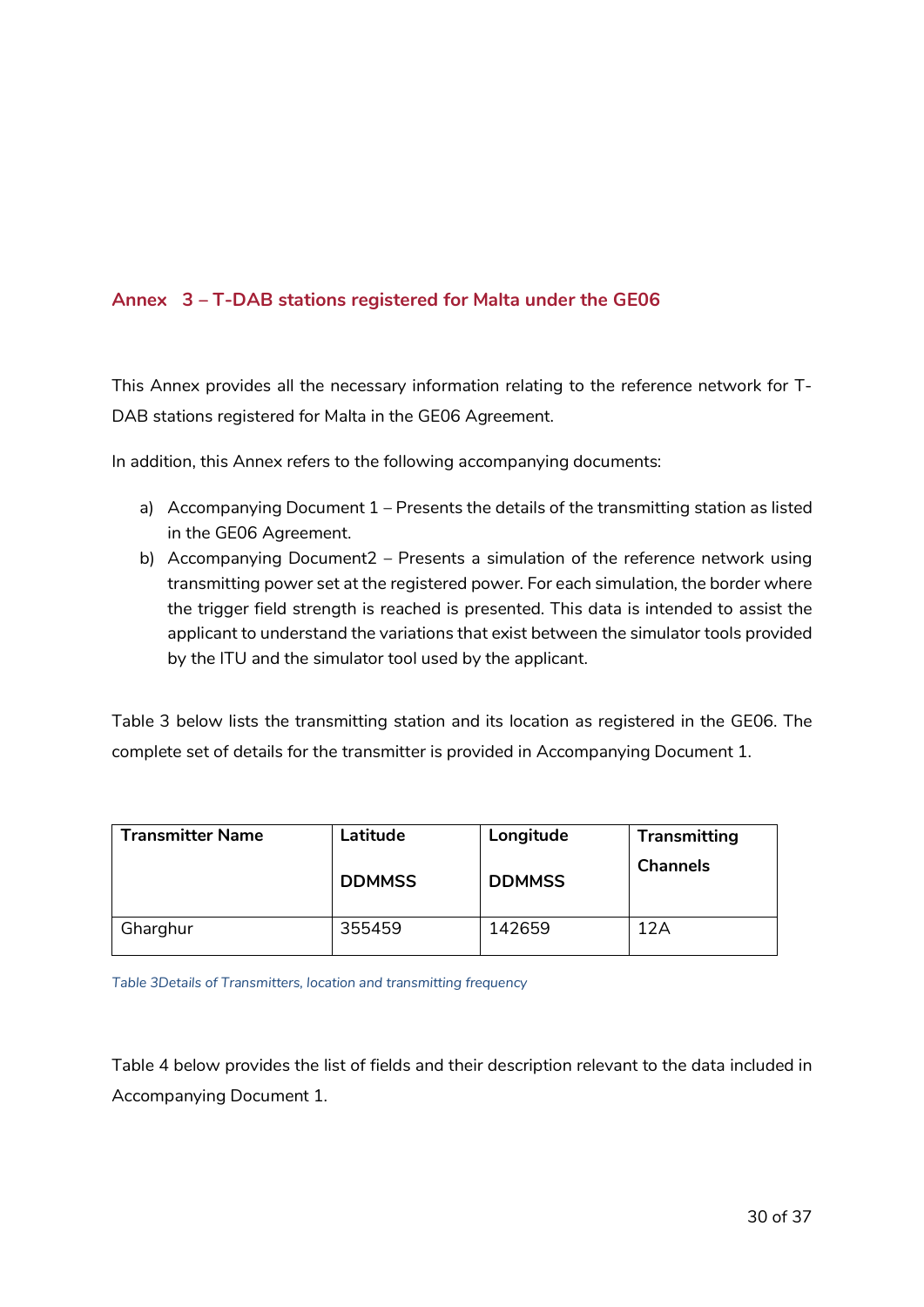| <b>No</b>      | Data item                                                                                                                                                                                                                                           |  |  |
|----------------|-----------------------------------------------------------------------------------------------------------------------------------------------------------------------------------------------------------------------------------------------------|--|--|
| $\mathbf{1}$   | Plan entry code (1 - Assignment, 2 - SFN, 3 - Allotment, 4 - Allotment with linked<br>assignment(s)) and SFN_id,                                                                                                                                    |  |  |
| $\overline{2}$ | Name of the location of the transmitting station                                                                                                                                                                                                    |  |  |
| 3              | Latitude (±DDMMSS)                                                                                                                                                                                                                                  |  |  |
| 4              | Longitude (±DDDMMSS)                                                                                                                                                                                                                                |  |  |
| 5              | Altitude of site above sea level (m)                                                                                                                                                                                                                |  |  |
| 6              | Reference Planning Configuration                                                                                                                                                                                                                    |  |  |
| $\overline{7}$ | <b>Centre Frequency</b>                                                                                                                                                                                                                             |  |  |
| 8              | Polarisation (H - Horizontal, V - Vertical, M - Mixed, U - Unspecified)                                                                                                                                                                             |  |  |
| 9              | Maximum effective radiated power of the vertically polarised component in the<br>horizontal plane (dBW)                                                                                                                                             |  |  |
| 10             | Antenna directivity (D - Directional, ND - Non-directional)                                                                                                                                                                                         |  |  |
| 11             | Height of transmitting antenna above ground level (m)                                                                                                                                                                                               |  |  |
| 12             | Maximum effective antenna height (m)                                                                                                                                                                                                                |  |  |
| 13             | Effective antenna height (m), at 36 different azimuths in 10° intervals, measured in<br>the horizontal plane from True North in a clockwise direction                                                                                               |  |  |
| 14             | Antenna attenuation (dB) – vertical: the value of attenuation of the vertically<br>polarised component, normalised to 0 dB, at 36 different azimuths in 10° intervals,<br>measured in the horizontal plane from True North in a clockwise direction |  |  |

*Table 4 Description of fields of information as applicable to Accompanying Document 1*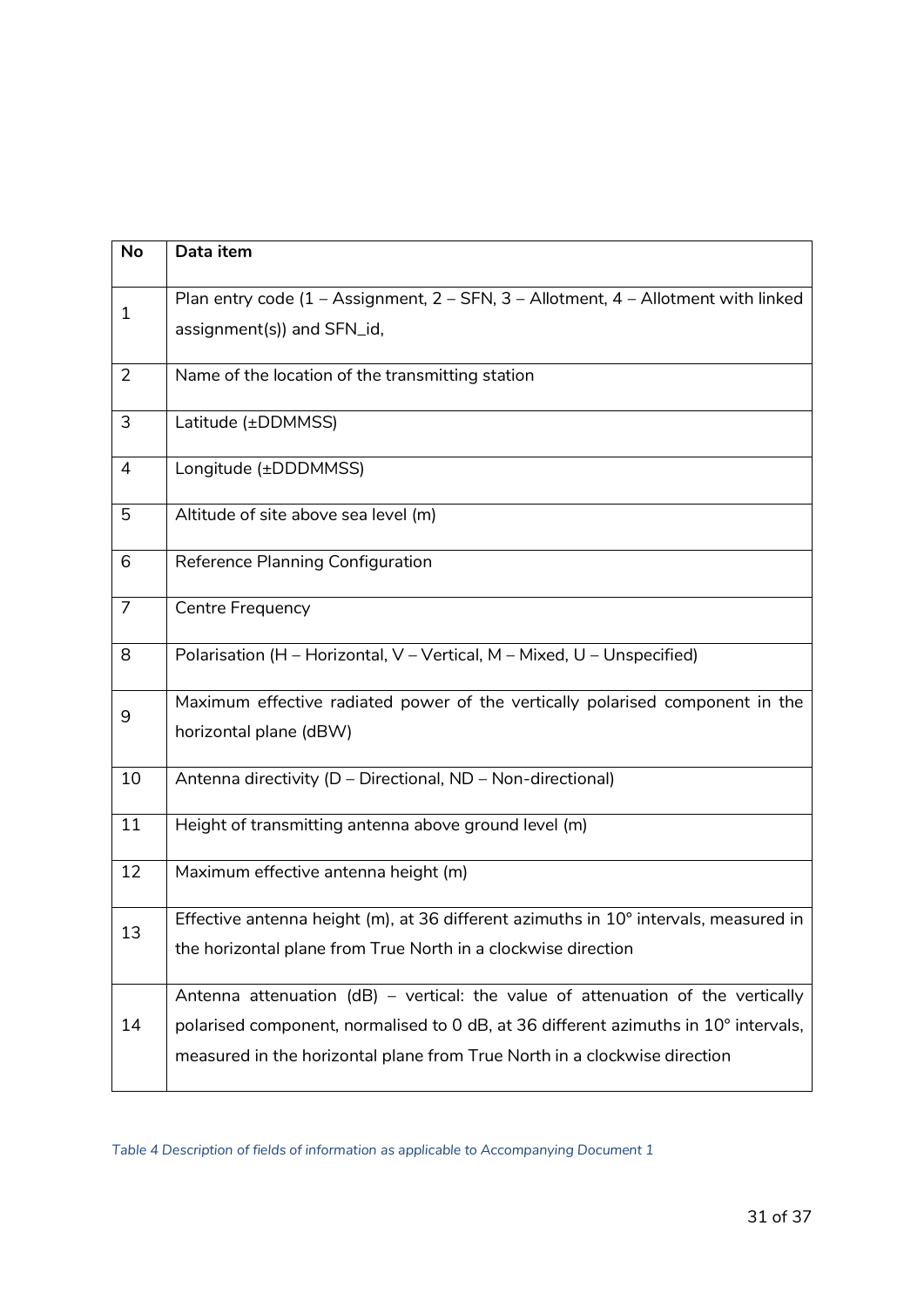#### **Configuration for the network coverage software simulation tool**

The following are the key points in ensuring proper configuration of tools and correct estimate of the transmission limits to prevent harmful cross border interference.

- 1. The propagation model is configured into the network simulation tool using the configuration setting in accordance with the GE06 requirements, which are also listed in Annex4 of this Decision.
- 2. The reference network model detailed in Accompanying Document 3 is to be loaded in the simulator and simulated using the power setting of 35dBW.
- 3. Using a simulation radius of at least 1000km, the contour plot is established as that region where the trigger field strength is not exceeded. This plot establishes the geographical boundary where the field strength cannot be exceeded.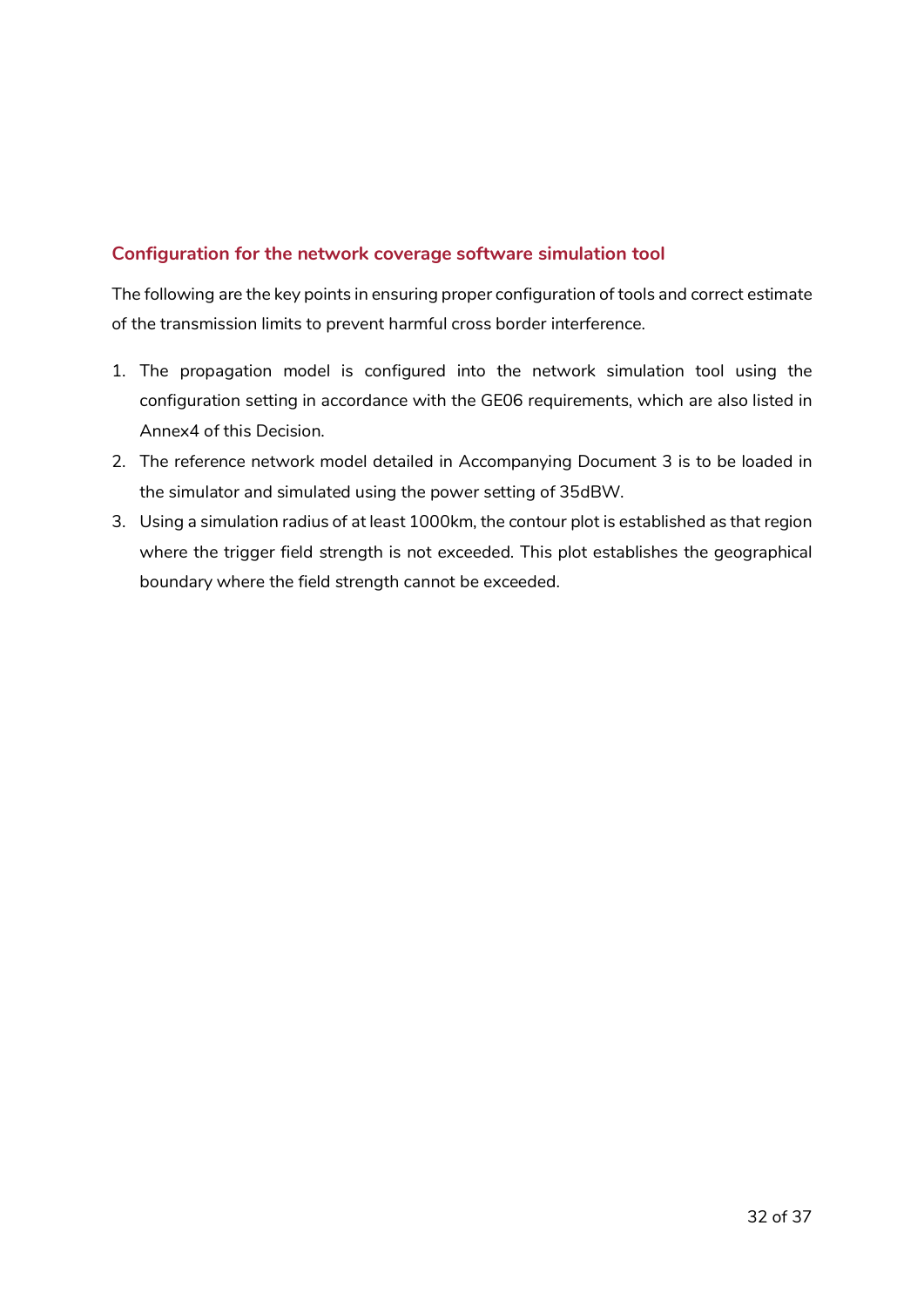#### **Annex 4 – Propagation Model parameters**

As discussed earlier, different propagation tools may present a slightly different outcome even when using the same propagation model. The list of parameters necessary to be applied to the propagation model is listed in Table 5 of this Annex.

Any simulations which are carried out using parameters different to those listed in this Annex are automatically invalid.

| Parameter                                            | <b>Setting</b>                 | <b>Remarks/Reference</b>                           |
|------------------------------------------------------|--------------------------------|----------------------------------------------------|
| Receiving/mobile<br>antenna<br>height                | Enabled                        | Recommendation P. 1546-6, Annex 1,<br>paragraph 10 |
| Time variability                                     | 1%                             | Recommendation P. 1546-6, Annex 1,<br>paragraph 8  |
| Location variability                                 | 50%                            | Recommendation P. 1546-6, Annex 1,<br>paragraph 13 |
| Correction<br>based<br>on<br>tropospheric scattering | Enabled                        | Recommendation P. 1546-6, Annex 1,<br>paragraph 14 |
| Path                                                 | Sea, warm                      | $\overline{\phantom{0}}$                           |
| Transmitting<br>antenna<br>height                    | Effective<br>antenna<br>height | Recommendation P. 1546-6, Annex 1,<br>paragraph 6  |

*Table 5 List of Settings applicable to the P. 1546-6 model*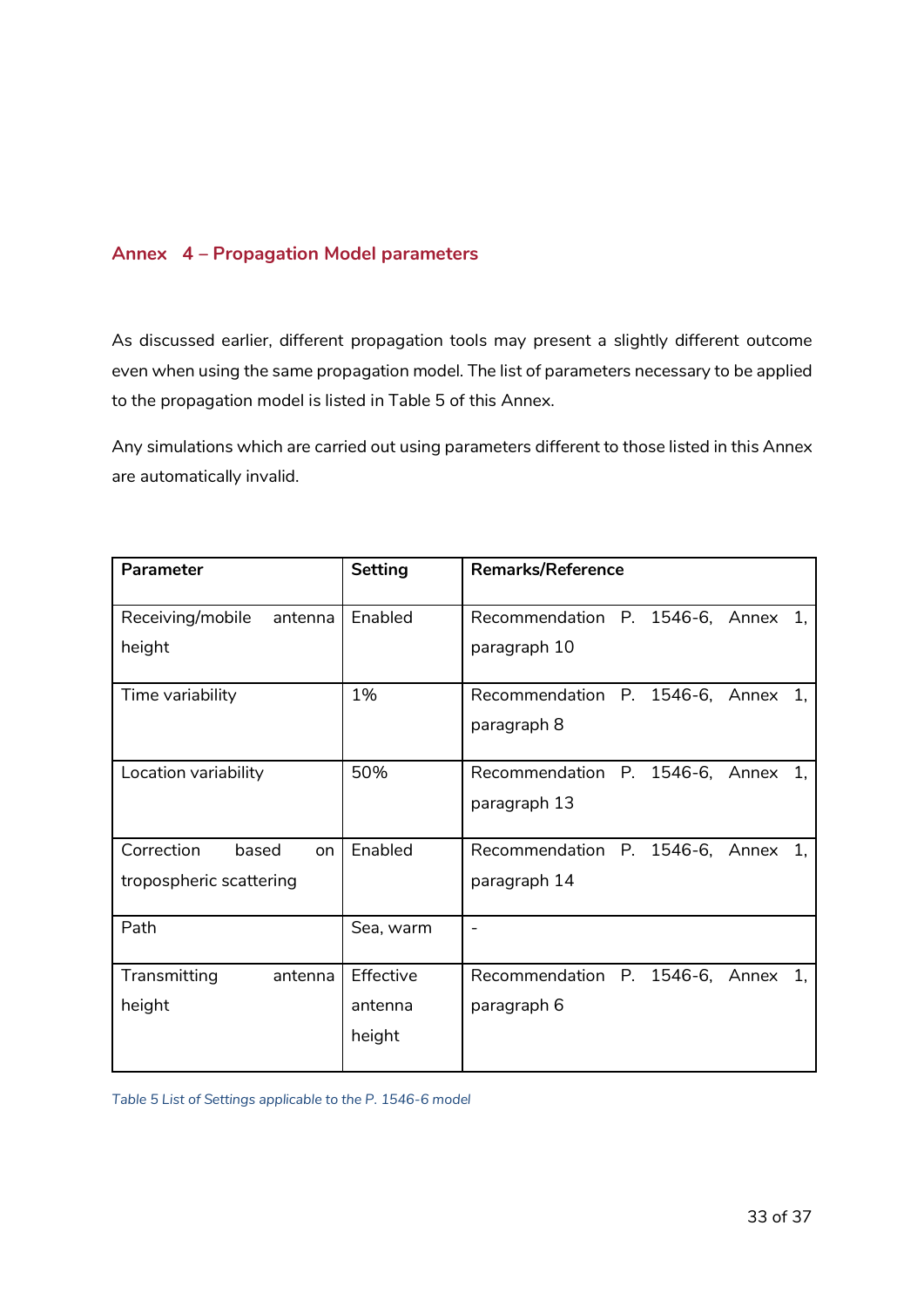#### **Annex 5 – File formatting details for communication of network proposals**

As indicated in Section 4 of this Decision, an applicant is required to submit the details of its proposed network to the Authority for its assessment. The Authority shall make use of its network coverage simulation tools to verify the submissions received. As part of the submission, the applicant is to provide details of the proposed network in the format shown in Accompanying Document 3.

Accompanying Document 3 is a sample file that describes the reference model denoted in Annex 3 above.

The details of each field as listed in Accompanying Document 3 can be found in Section 1 of Chapter III of the Preface to the BR International Frequency Information Circular (Terrestrial Services) as published by the  $ITU^{11}$ .

-

<sup>11</sup>https://www.itu.int/en/ITU-R/terrestrial/brific/Pages/default.aspx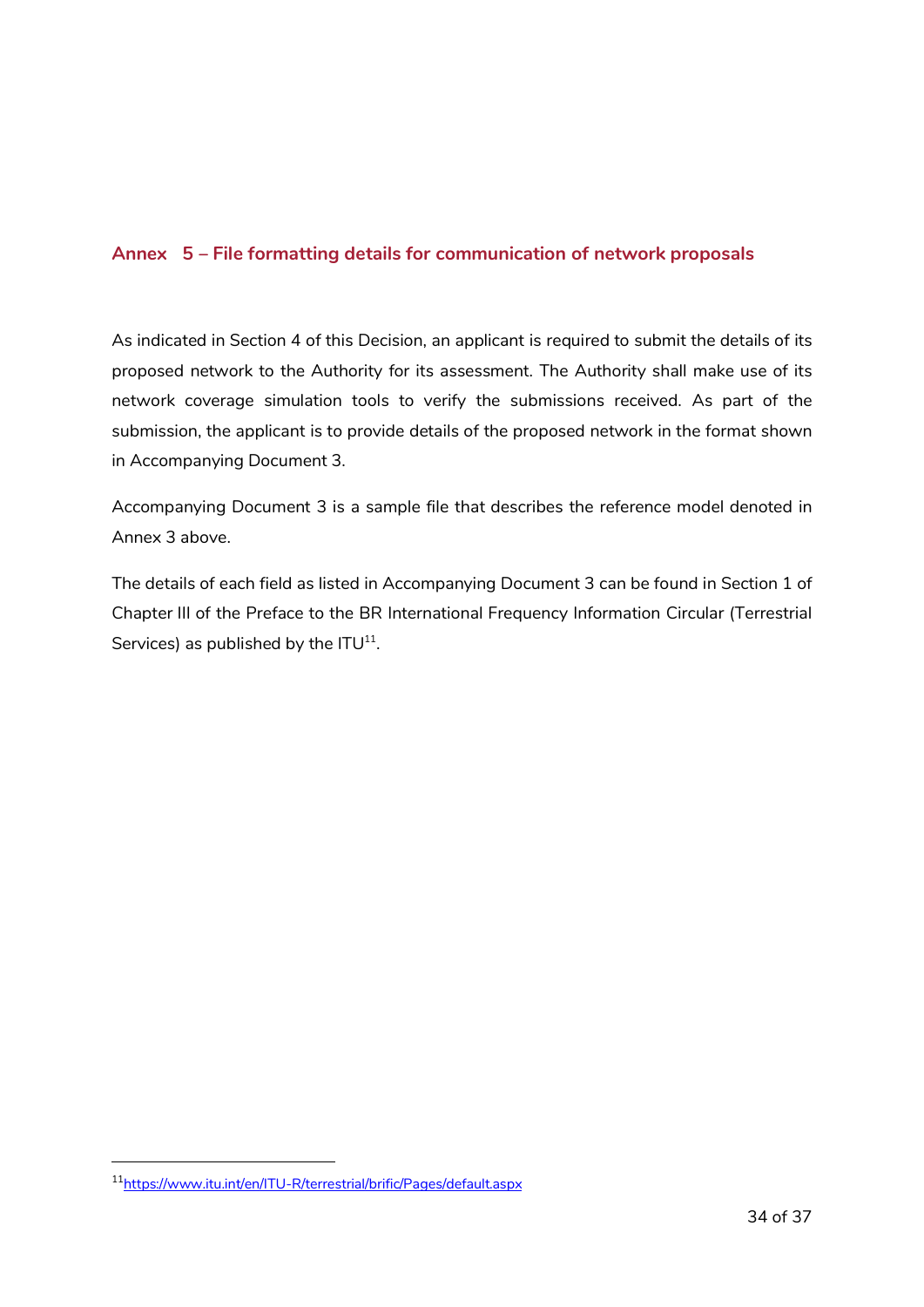#### **Annex 6 – Coordination zone between Malta and Italy**



*Figure 2 Coordination zone between Malta and Italy* 

The figure above depicts the zone which concerns the coordination agreement reached between the Maltese and Italian authorities. This figure applies all the listed spectrum except for channel 12A.

The coordination zone includes the territory of Malta and Gozo, and all the administrative borders of the provinces of Sicily, excluding the Provinces of Palermo and Messina.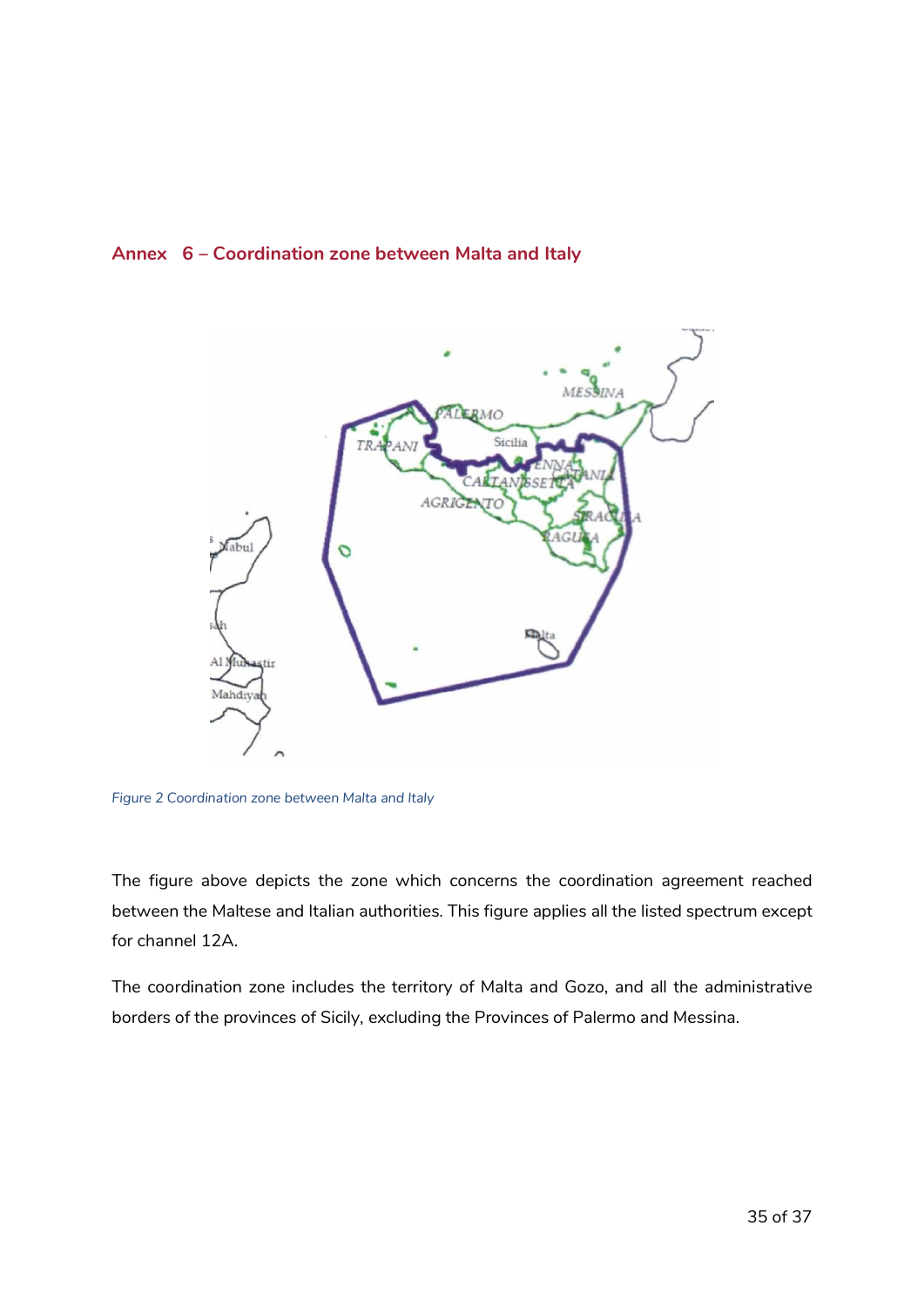

### **Annex 7 – Geographic map of Malta and Gozo indicating coverage obligations**

*Figure 3 Land use map of Malta and Gozo*

-

Figure 3 below is a graphical representation of the land use in Malta. The legend includes the landmass areas over which the coverage obligation shall be due in line with Section 4.

Both the map and the legend are produced and published by Copernicus – Land Monitoring Service<sup>12</sup>. In addition, the map server provided by the Planning Authority allows the same map to be overlaid with more comprehensive map layers.

The coverage of the T-DAB network across the built-up areas of Malta and Gozo are denoted by the map areas indicated as follows:

<sup>12</sup>https://land.copernicus.eu/pan-european/corine-land-cover/clc2018